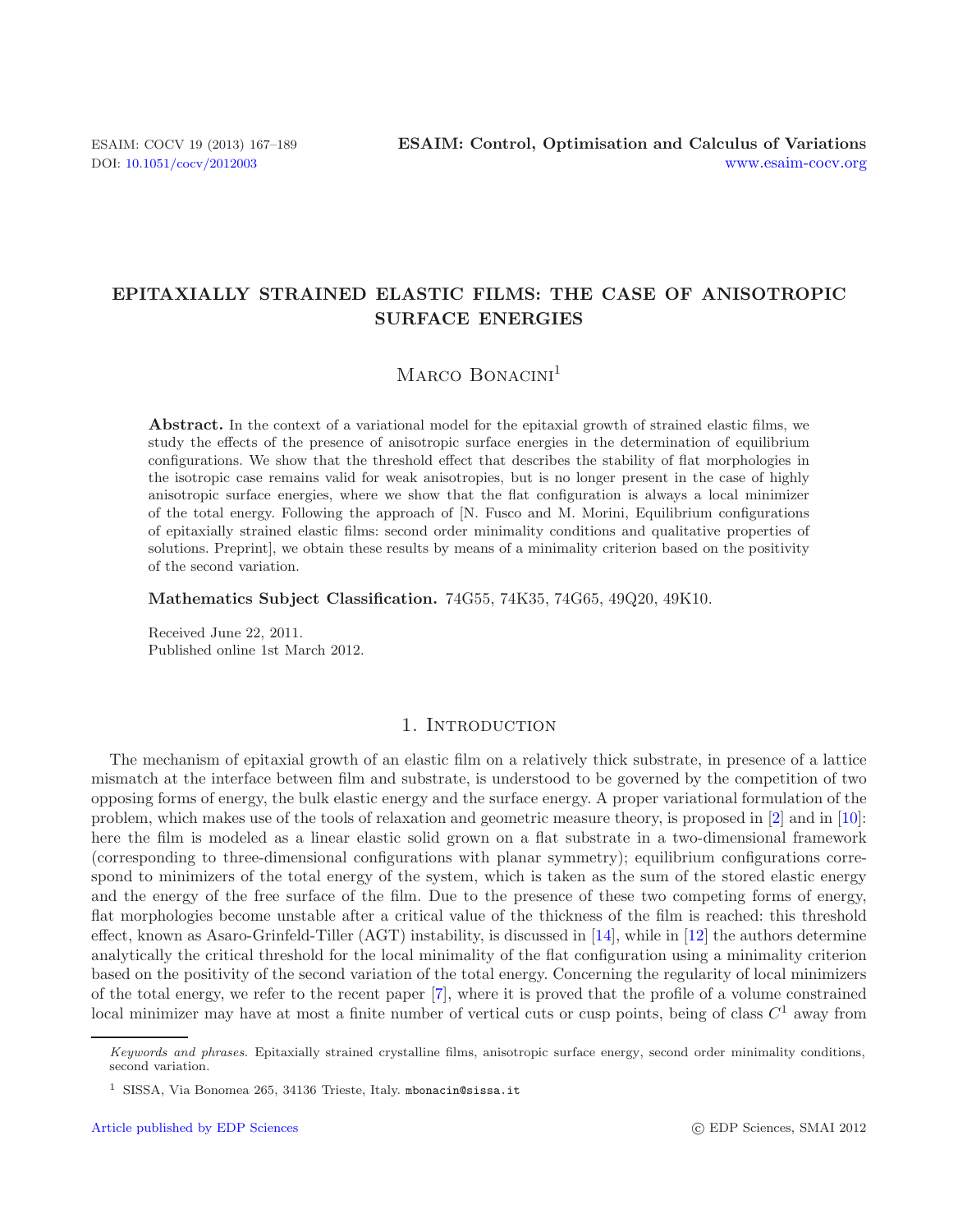these singularities (see also [\[10\]](#page-22-1), where the model is slightly different and a stronger notion of local minimality is considered).

In this paper we investigate the role played by the presence of anisotropy in the surface energy in determining the resulting equilibrium configurations: while in the analysis of [\[12\]](#page-22-3) the surface term in the total energy was assumed to be isotropic, here we consider the free surface energy of the film to be of the form

<span id="page-1-1"></span>
$$
\int_{\varGamma} \psi(\nu) \, d\mathcal{H}^1,\tag{1.1}
$$

where  $\Gamma$  is the free profile of the film, and  $\psi$  is a convex function of the normal  $\nu$  to the surface of the film (see also [\[11\]](#page-22-5), where a similar energy is considered in a slightly different context). The main information about the anisotropy is carried by the Wulff shape associated with  $\psi$  (see Sect. [2\)](#page-1-0), which is the set that minimizes [\(1.1\)](#page-1-1) under a volume constraint. We consider first the case of "weak" anisotropies, in which the surface density  $\psi$ satisfies a strong convexity condition (see [\(2.3\)](#page-4-0)) and the corresponding Wulff shape is a regular set. Then we pass to the crystalline case, in which we assume that the boundary of the Wulff shape contains a horizontal facet intersecting the y-axis.

The main findings of our analysis are the following. In the case of regular anisotropies we observe the same qualitative behavior as in the isotropic case studied in [\[12\]](#page-22-3). Precisely, we show the existence of a volume threshold such that the flat configuration is a local minimizer for the total energy if and only if the volume is below the critical value (such a threshold is analytically determined). The situation is very different in presence of a crystalline anisotropy: in the main result of the paper (Thm. [2.9\)](#page-6-0) we show that the flat configuration is *always* a strong local minimizer (see Def. [2.3\)](#page-3-0) with respect to small  $L^{\infty}$ -perturbations of the free profile, no matter how thick the film is. As in [\[12\]](#page-22-3), these results are obtained by means of a sufficient condition for local minimality, expressed in terms of a suitable notion of second variation of the total energy.

The paper is organized as follows. In Section [2](#page-1-0) we fix the notations, we describe the variational model and we state the main results. In Section [3](#page-6-1) we compute the second variation of the total energy, and we start paving the way to the proof of the local minimality criterion, which will be completed in Section [4.](#page-12-0) Finally, Sections [5](#page-19-0) and [6](#page-20-0) are devoted to the proofs of the results concerning the stability of the flat configuration in the regular case and in the crystalline case, respectively.

### 2. Setting and main results

We start by describing the setting of the problem, as formulated in  $[2, 12]$  $[2, 12]$  $[2, 12]$ .

<span id="page-1-0"></span>The reference configuration of the film is modeled as the subgraph of a lower semicontinuous function with finite pointwise total variation: given  $b > 0$ , we set

$$
AP(0, b) := \{ g : \mathbb{R} \to [0, +\infty) : g \text{ is lower semicontinuous and } b\text{-periodic, } \text{Var}(g; 0, b) < +\infty \},
$$

where

$$
\text{Var}(g; 0, b) := \sup \left\{ \sum_{i=1}^{k} |g(x_i) - g(x_{i-1})| : 0 < x_0 < x_1 < \ldots < x_k < b, k \in \mathbb{N} \right\} \, .
$$

For an admissible profile  $g \in AP(0, b)$ , we introduce the sets

$$
\Omega_g := \{ (x, y) : x \in (0, b), 0 < y < g(x) \},\
$$
  
\n
$$
\Gamma_g := \{ (x, y) : x \in [0, b), g^-(x) \le y \le g^+(x) \},\
$$
  
\n
$$
\Sigma_g := \{ (x, y) : x \in [0, b), g(x) < g^-(x), g(x) \le y \le g^-(x) \},\
$$

which will be referred to as the *reference configuration* of the film, the *free profile* of the film, and the set of *vertical cuts*, respectively (here  $g^+(x) = g(x+) \vee g(x-)$  and  $g^-(x) = g(x+) \wedge g(x-)$ , where  $g(x+)$  and  $g(x-)$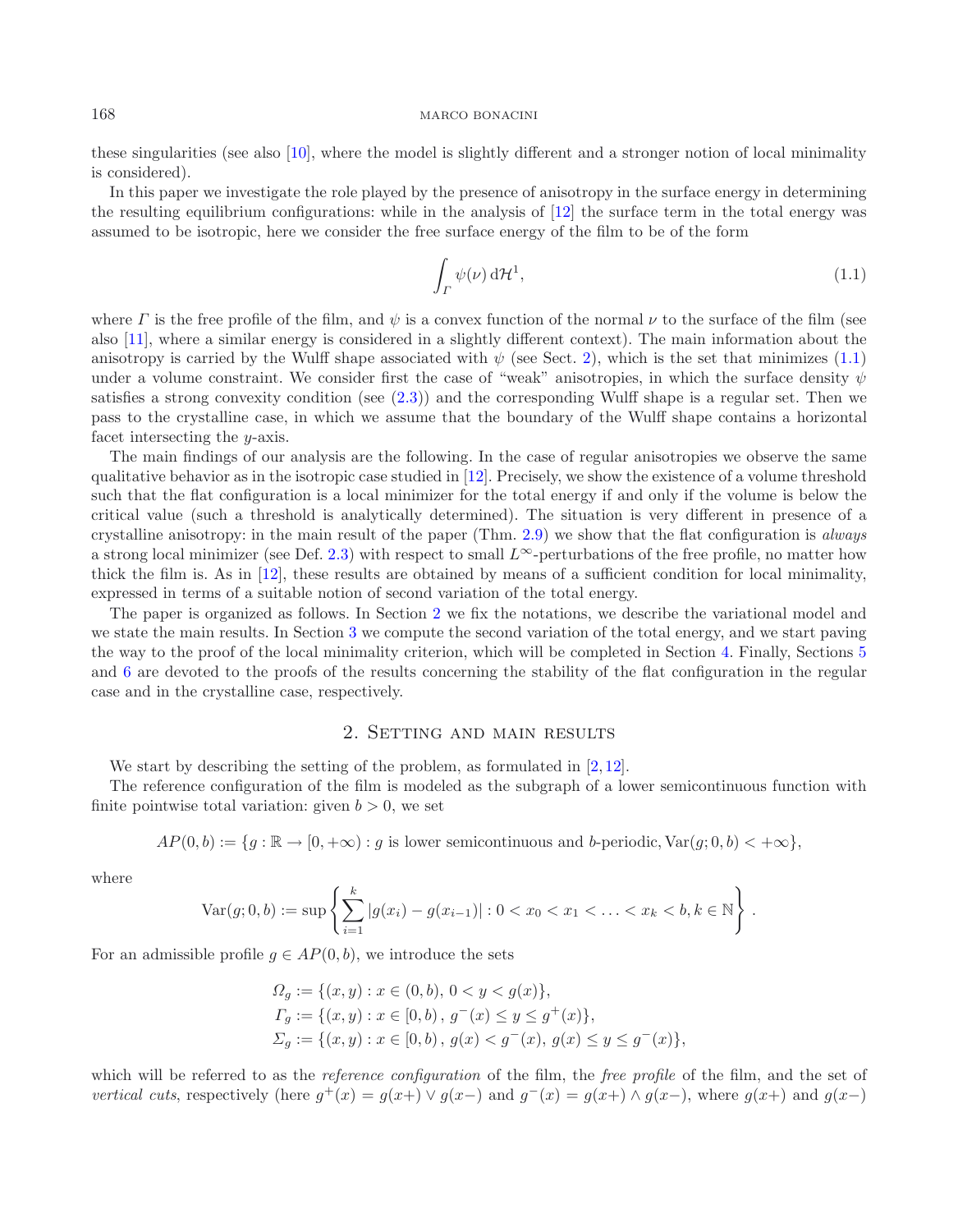denote the right and the left limits of  $g$  at  $x$ , respectively, which exist at every point). We consider also the b-periodic extension of the reference configuration:

$$
\varOmega_g^{\#} := \{(x, y) : x \in \mathbb{R}, \, 0 < y < g(x)\}
$$

(the sets  $\Gamma_g^{\#}, \Sigma_g^{\#}$  are defined similarly). If g is Lipschitz, we denote by  $\nu$  the exterior unit normal vector to  $\Omega_g$  on  $\Gamma_g$ , and by  $\tau = \nu^{\perp}$  the unit tangent vector to  $\Gamma_g$  (obtained rotating  $\nu$  clockwise by  $\frac{\pi}{2}$ ). Moreover, we denote by div the tangential divergence on  $\Gamma$ , by  $\partial$ ,  $\partial$ , the tangential and normal denote by div<sub>τ</sub> the tangential divergence on  $\Gamma_g$ , by  $\partial_{\tau}$ ,  $\partial_{\nu}$  the tangential and normal derivative, and by  $D_{\tau}$ ,  $D_{\nu}$ the tangential and normal gradient, respectively. Finally, for a sufficiently regular g the curvature of  $\Gamma_q$  will be denoted by

$$
H = \text{div}\nu = -\left(\frac{g'}{\sqrt{1 + (g')^2}}\right)' \circ \pi_1 \qquad \text{on } \Gamma_g,
$$

where  $\pi_1 : \mathbb{R}^2 \to \mathbb{R}$  is the orthogonal projection on the *x*-axis.

In order to introduce the space of admissible elastic variations, we define for a given  $g \in AP(0, b)$ 

$$
LD_{\#}(\Omega_g; \mathbb{R}^2) := \{ v \in L^2_{loc}(\Omega_g^{\#}; \mathbb{R}^2) : v(x, y) = v(x + b, y) \text{ for } (x, y) \in \Omega_g^{\#}, E(v) |_{\Omega_g} \in L^2(\Omega_g; \mathbb{M}^{2 \times 2}) \},
$$

where  $E(v) := \frac{1}{2} (\nabla v + (\nabla v)^T)$  denotes the symmetrized gradient of v. We assign at the interface between<br>the film and the substrate a boundary Dirichlet datum, which forces the film to be strained of the form the film and the substrate a boundary Dirichlet datum, which forces the film to be strained, of the form  $u_0(x, 0) = (e_0x + q(x), 0)$ , where  $e_0 > 0$  and  $q : \mathbb{R} \to \mathbb{R}$  is a b-periodic function of class  $C^{\infty}$  (the constant  $e_0$ measures the lattice mismatch between film and substrate). Finally, let us introduce the following spaces of admissible pairs *film profile-deformation*:

$$
Y(u_0; 0, b) := \{(g, v) : g \in AP(0, b), v : \Omega_g^{\#} \to \mathbb{R}^2, v - u_0 \in LD_{\#}(\Omega_g; \mathbb{R}^2)\},
$$
  
\n
$$
X(u_0; 0, b) := \{(g, v) \in Y(u_0; 0, b) : v(x, 0) = u_0(x, 0) \text{ for all } x \in \mathbb{R}\},
$$
  
\n
$$
X_L(u_0; 0, b) := \{(g, v) \in X(u_0; 0, b) : g \text{ is Lipschitz continuous}\}.
$$

<span id="page-2-1"></span>We consider the following notion of convergence in  $Y(u_0; 0, b)$ : we say that a sequence  $(h_n, u_n)$  tends to  $(h, u)$ in  $Y$  iff

- $\sup_n \text{Var}(h_n; 0, b) < +\infty;$
- $d_H(\mathbb{R}^2_+ \setminus \Omega_{h_n}^{\#}, \mathbb{R}^2_+ \setminus \Omega_h^{\#}) \to 0$  $d_H(\mathbb{R}^2_+ \setminus \Omega_{h_n}^{\#}, \mathbb{R}^2_+ \setminus \Omega_h^{\#}) \to 0$  $d_H(\mathbb{R}^2_+ \setminus \Omega_{h_n}^{\#}, \mathbb{R}^2_+ \setminus \Omega_h^{\#}) \to 0$ , where  $d_H$  is the Hausdorff distance defined as<sup>2</sup>

$$
d_H(A, B) = \inf \{ \varepsilon > 0 : A \subset \mathcal{N}_{\varepsilon}(B) \text{ and } B \subset \mathcal{N}_{\varepsilon}(A) \};
$$

•  $u_n \rightharpoonup u$  weakly in  $H_{\text{loc}}^1(\Omega_h^{\#}; \mathbb{R}^2)$ 

<span id="page-2-0"></span>(note that this implies also that  $h_n \to h$  in  $L^1(0, b)$ : see [\[10\]](#page-22-1), Lem. 2.5). We have the following compactness theorem (see  $[2, 10]$  $[2, 10]$  $[2, 10]$  $[2, 10]$ ):

**Theorem 2.1.** *Assume that*  $(h_n, u_n) \in X(u_0; 0, b)$  *satisfy* 

$$
\sup \left\{ \int_{\Omega_{h_n}} |E(u_n)|^2 \, \mathrm{d}z + \text{Var}(h_n; 0, b) + |\Omega_{h_n}| \right\} < +\infty.
$$

*Then there exists*  $(h, u) \in X(u_0; 0, b)$  *such that, up to subsequences,*  $(h_n, u_n) \to (h, u)$  *in* Y.

<sup>&</sup>lt;sup>2</sup>Here  $\mathcal{N}_{\varepsilon}(C)$  denotes the  $\varepsilon$ -neighborhood of a set C, and  $\mathbb{R}^2_{\pm} = \{(x, y) : \pm y \ge 0\}$ .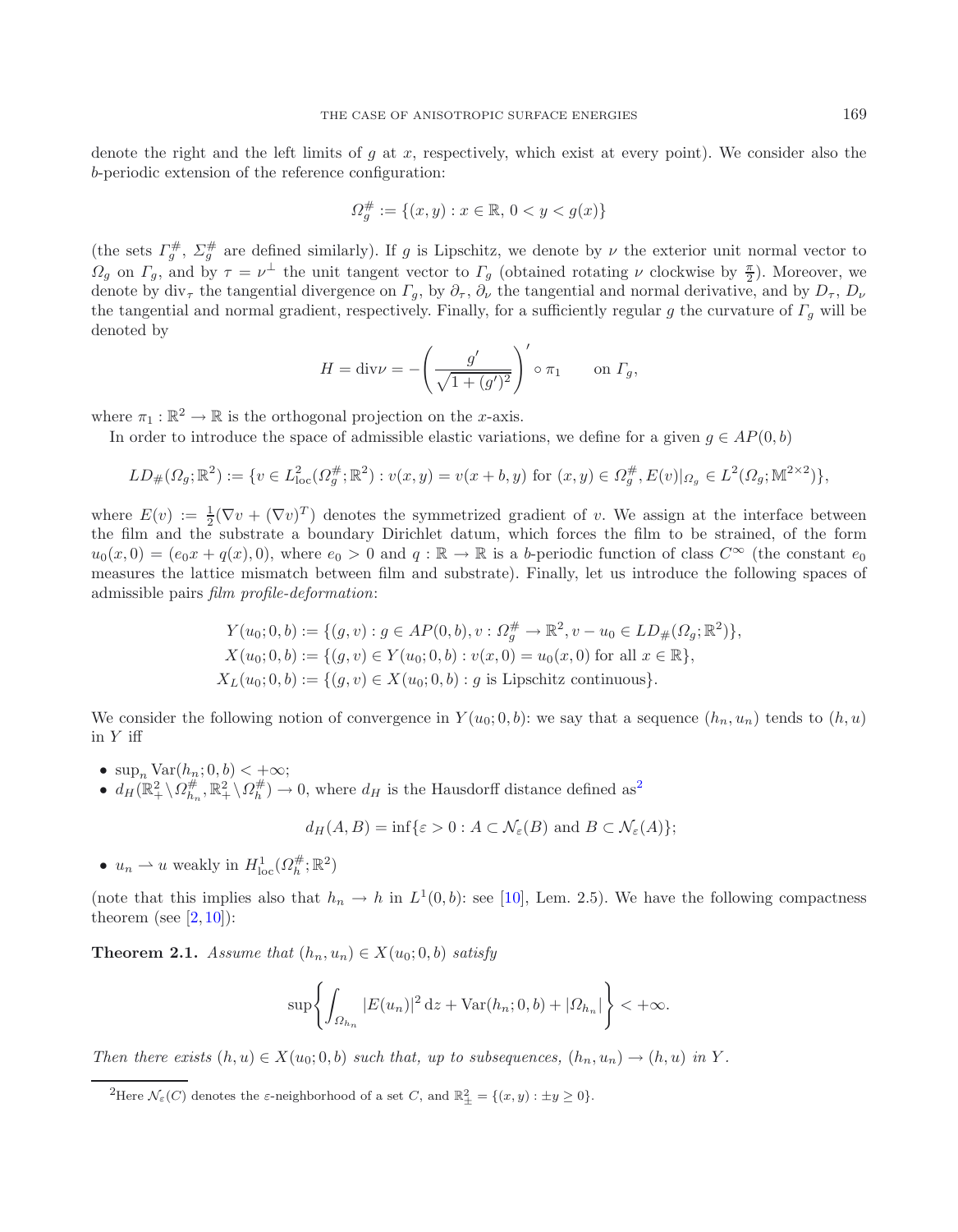We are now ready to introduce the functional on  $X$ , which is the sum of the bulk elastic energy and of the energy of the free surface of the film. In our investigation, anisotropy is incorporated only in the surface term and neglected in the volume energy. This reflects the observation that surface anisotropy is more considerable than anisotropy in the elastic field. Hence we consider an elastic energy density of the form  $W(u) := \frac{1}{2} \mathbb{C}E(u)$ :  $E(u)$ , where where

<span id="page-3-1"></span>
$$
\mathbb{C}\xi := \begin{pmatrix} (2\mu + \lambda)\xi_{11} + \lambda \xi_{22} & 2\mu \xi_{12} \\ 2\mu \xi_{12} & (2\mu + \lambda)\xi_{22} + \lambda \xi_{11} \end{pmatrix} \quad \text{for } \xi \in \mathbb{M}_{sym}^{2 \times 2}.
$$

Here  $\mu$  and  $\lambda$  denote the Lamé coefficients, which are assumed to satisfy the ellipticity conditions  $\mu > 0$ ,  $\lambda + \mu > 0$  (note that  $W(u) \ge \min\{\mu, \lambda + \mu\} |E(u)|^2$  and thus W is coercive).

We add to the elastic energy an anisotropic surface term: we consider a convex and positively homogeneous function of degree one  $\psi : \mathbb{R}^2 \to [0, +\infty)$  satisfying the following condition:

$$
m|z| \le \psi(z) \le M|z| \qquad \text{for every } z \in \mathbb{R}^2,\tag{2.1}
$$

for some positive constants  $m$  and  $M$ .

Finally, we introduce the functional

$$
\widetilde{F}(h, u) = \int_{\Omega_h} W(u) \, \mathrm{d}z + \int_{\Gamma_h} \psi(\nu) \, \mathrm{d} \mathcal{H}^1 \qquad \text{for } (h, u) \in X_L(u_0; 0, b).
$$

The functional  $\tilde{F}$ , originally defined only for Lipschitz admissible profiles, can be extended to the whole space  $X(u_0; 0, b)$ , by relaxation: we set for  $(h, u) \in X(u_0; 0, b)$ 

$$
F(h, u) := \inf \Big\{ \liminf_{n \to \infty} \tilde{F}(h_n, u_n) : (h_n, u_n) \in X_L(u_0; 0, b), |\Omega_{h_n}| = |\Omega_h|, (h_n, u_n) \to (h, u) \text{ in } Y \Big\}.
$$

The following theorem provides an explicit representation of the relaxed functional.

**Theorem 2.2.** Let  $\sigma = \psi(1,0) + \psi(-1,0)$ . The following representation formula for F holds:

$$
F(h, u) = \int_{\Omega_h} W(u) \, \mathrm{d}z + \int_{\Gamma_h} \psi(\nu_h) \, \mathrm{d} \mathcal{H}^1 + \sigma \, \mathcal{H}^1(\Sigma_h)
$$
\n(2.2)

where  $\nu_h$  is the generalized outer normal to  $\Omega_h^{\#} \cup \mathbb{R}^2_-$  at the points of its reduced boundary (which coincides, in *the strip*  $[0, b) \times \mathbb{R}$ *, with*  $\Gamma_h$  *up to an*  $\mathcal{H}^1$ *-negligible set).* 

The proof can be obtained arguing as in [\[10\]](#page-22-1), Theorem 2.8 and [\[2\]](#page-22-0), Lemma 2.1, using Reshetnyak's lower semicontinuity and continuity theorems (see [\[1](#page-22-6)], Thms. 2.38 and 2.39) to treat the presence of anisotropy in the surface term (we refer also to the recent works  $[3, 6]$  $[3, 6]$  $[3, 6]$  for related relaxation results in higher dimension).

We now define the notions of local minimizer, critical pair and flat configuration.

<span id="page-3-0"></span>**Definition 2.3.** We say that  $(h, u) \in X(u_0; 0, b)$  is a *b-periodic local minimizer* for the functional F if there exists  $\delta > 0$  such that

$$
F(h, u) \le F(g, v)
$$

for all  $(g, v) \in X(u_0; 0, b)$  with  $|\Omega_g| = |\Omega_h|$  and  $||g - h||_{\infty} < \delta$ ; if the inequality is strict when  $g \neq h$ , we say that (h, u) is an *isolated* b*-periodic local minimizer*.

We will first study the situation in which the anisotropy is regular. Precisely, we make the following additional assumptions on the anisotropy  $\psi$ :

(R1)  $\psi$  is of class  $C^3$  away from the origin;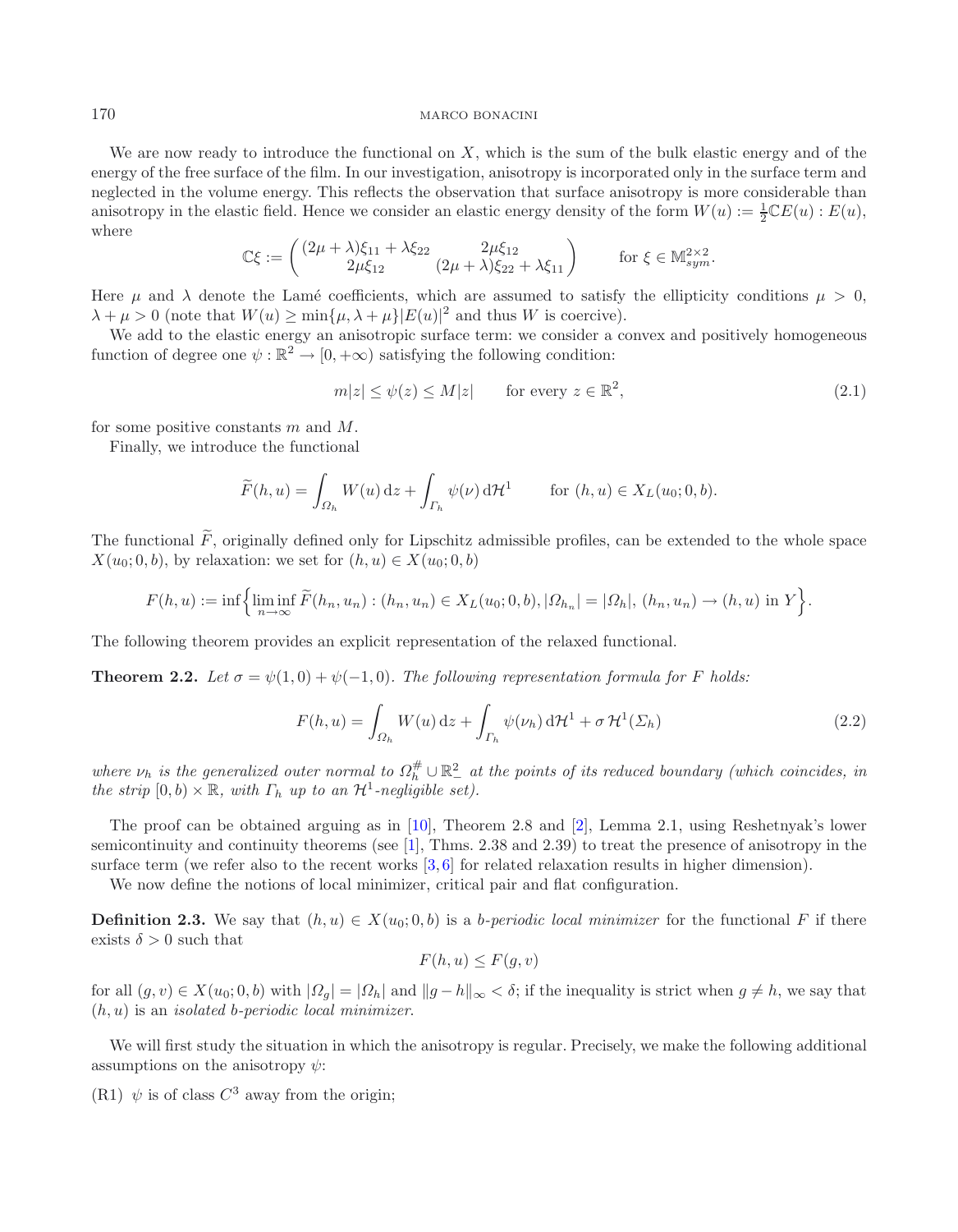(R2) the following strong convexity condition holds: for every  $v \in \mathbb{S}^1$ 

<span id="page-4-3"></span><span id="page-4-1"></span><span id="page-4-0"></span>
$$
\nabla^2 \psi(v)[w, w] > c_0 |w|^2 \quad \text{for all } w \perp v,
$$
\n(2.3)

for some constant  $c_0 > 0$ .

The results of Sections [3](#page-6-1)[–5](#page-19-0) are obtained under these hypotheses. We note for later use that by homogeneity

<span id="page-4-2"></span>
$$
\nabla^2 \psi(v)[v] = 0 \qquad \text{for every } v \in \mathbb{R}^2 \setminus \{0\}. \tag{2.4}
$$

**Definition 2.4.** We say that an element  $(h, u) \in X(u_0; 0, b)$  with  $h \in C^2(\mathbb{R})$  is a *critical pair* for the functional F if u minimizes the elastic energy in  $\Omega_h$ , that is, u satisfies the equation

$$
\int_{\Omega_h} \mathbb{C}E(u) : E(w) dz = 0 \quad \text{for every } w \in A(\Omega_h), \tag{2.5}
$$

where

$$
A(\Omega_h) := \{ w \in LD_{\#}(\Omega_h; \mathbb{R}^2) : w(\cdot, 0) \equiv 0 \},\
$$

and the following transmission condition holds:

$$
W(u) + H^{\psi} = \text{const.} \qquad \text{on } \varGamma_h \cap \{y > 0\}. \tag{2.6}
$$

Here  $H^{\psi}$  is the *anisotropic mean curvature* of  $\Gamma_h$ , defined as

<span id="page-4-4"></span>
$$
H^{\psi} := \mathrm{div}(\nabla \psi \circ \nu) = \mathrm{div}_{\tau}(\nabla \psi \circ \nu)
$$

(the second equality follows from  $D\nu[\nu] = 0$ ).

<span id="page-4-5"></span>**Remark 2.5.** The definition of critical pair is motivated by the Euler-Lagrange equation satisfied by a sufficiently regular (local) minimizer of  $F$  (see the formula for the first variation of  $F$  deduced in Step 1 of the proof of Theorem [3.1\)](#page-6-2). Assuming more regularity in the anisotropy, we can apply standard results to deduce further regularity of a critical pair. In particular, if  $h > 0$  and  $\Gamma_h$  is of class  $C^{1,\alpha}$  for all  $\alpha \in (0,1/2)$ , then equation  $(2.5)$ (which is a linear elliptic system satisfying the Legendre-Hadamard condition) implies that  $u \in C^{1,\alpha}(\overline{\Omega}_h)$  for all  $\alpha \in (0, 1/2)$  (see [\[12\]](#page-22-3), Prop. 8.9). Moreover, if both  $\psi$  and  $u_0$  are of class  $C^{\infty}$  (analytic, respectively), and equation [\(2.6\)](#page-4-2) holds in the distributional sense, then  $(h, u)$  is of class  $C^{\infty}$  (analytic, respectively) by the results contained in [\[15\]](#page-22-9), Section 4.2. Observe that condition [\(2.3\)](#page-4-0) is exactly the assumption needed in the regularity result of [\[15\]](#page-22-9).

**Remark 2.6.** We will make repeated use of the following explicit formula for the anisotropic mean curvature:

$$
H^{\psi}(x, h(x)) = (\partial_1 \psi(-h'(x), 1))'.
$$
 (2.7)

Indeed, from condition [\(2.4\)](#page-4-3) it follows that  $\nabla^2 \psi(-h',1)[(-h',1)] = 0$ , which in turn implies  $\partial_{12}^2 \psi(-h',1) =$ <br> $\partial_{12}^2 \psi(-h',1)h'$  being  $\partial_{11}^2 \psi(-h',1)h'$ ; hence

$$
H^{\psi} = \text{div}_{\tau}(\nabla \psi \circ \nu) = \partial_{\tau}(\nabla \psi \circ \nu) \cdot \tau
$$
  
=  $-\frac{h''}{1 + h'^2} \Big[ \partial_{11}^2 \psi(-h', 1) + h' \partial_{12}^2 \psi(-h', 1) \Big] \circ \pi_1$   
=  $-\Big( h'' \partial_{11}^2 \psi(-h', 1) \Big) \circ \pi_1$ ,

which is  $(2.7)$ .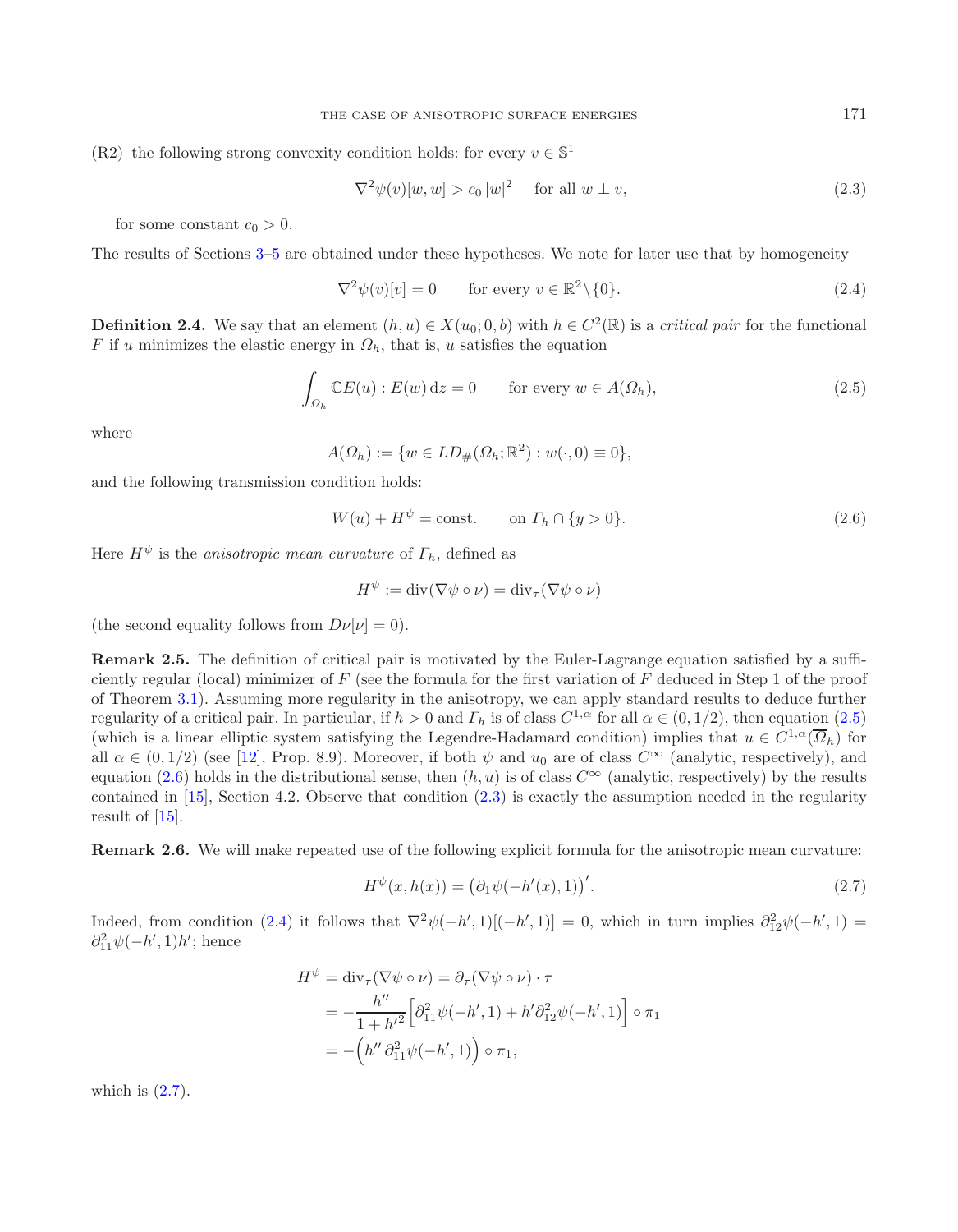**Definition 2.7.** The *flat configuration* corresponding to a given volume  $d > 0$  and a boundary Dirichlet datum  $u_0(x, 0) = (e_0x, 0), e_0 > 0$ , is the pair  $(\frac{d}{b}, v_{e_0})$  with

$$
v_{e_0}(x,y) := e_0\left(x, \frac{-\lambda}{2\mu + \lambda}y\right). \tag{2.8}
$$

Notice that the flat configuration is a critical pair for F.

In Sections [3](#page-6-1) and [4](#page-12-0) we will prove a local minimality criterion for the functional  $F$  expressed in terms of the positivity of its second variation. The result will be established by implementing, in our anisotropic framework, the general strategy described in [\[12\]](#page-22-3) to deal with the isotropic case. From this we will be able to deduce, in Section [5,](#page-19-0) a stability property for the flat configuration, showing that the qualitative results obtained in [\[12\]](#page-22-3) hold also in the case of regular anisotropies: in particular we have a volume threshold of minimality, which can be determined analitically in terms of the *Grinfeld function* K, defined for  $y \ge 0$  by

$$
K(y) := \max_{n \in \mathbb{N}} \frac{1}{n} J(ny), \qquad J(y) := \frac{y + (3 - 4\nu_p)\sinh y \cosh y}{4(1 - \nu_p)^2 + y^2 + (3 - 4\nu_p)\sinh^2 y},
$$

<span id="page-5-0"></span>where  $\nu_p = \frac{\lambda}{2(\lambda+\mu)}$  (the function K is strictly increasing and continuous,  $K(y) \le Cy$  for some positive constant  $C$  and  $\lim_{K(x) \to 1} K(y) = 1$ ; see [12]  $C_0$ . 5.3) Precisely we show: C, and  $\lim_{y\to+\infty} K(y) = 1$ : see [\[12\]](#page-22-3), Cor. 5.3). Precisely, we show:

**Theorem 2.8.** For any  $b > 0$  and  $e_0 > 0$ , let  $d(b, e_0) \in (0, +\infty]$  be defined as  $d(b, e_0) = +\infty$  if  $0 < b \le$ π  $\frac{(2\mu+\lambda) \partial_{11}^2 \psi(0,1)}{e_0^2 \mu(\mu+\lambda)}$ , and as the solution to

<span id="page-5-2"></span>
$$
K\left(\frac{2\pi d(b,e_0)}{b^2}\right) = \frac{\pi}{4} \frac{(2\mu + \lambda) \partial_{11}^2 \psi(0,1)}{e_0^2 \mu(\mu + \lambda)} \frac{1}{b}
$$

*otherwise. Then the flat configuration*  $(\frac{d}{b}, v_{e_0})$  *is an isolated b-periodic local minimizer for* F *if*  $0 < d < d(b, e_0)$ *,* in the same of Definition  $\theta$ ,  $\theta$ *in the sense of Definition [2.3.](#page-3-0)*

The threshold  $d(b, e_0)$  is critical: indeed, for  $d > d(b, e_0)$  there exists a sequence  $(g_n, v_n) \in X(u_0; 0, b)$  such that  $|\Omega_{g_n}| = d$ ,  $||g_n - \frac{d}{b}||_{\infty} \leq \frac{1}{n}$  and  $F(g_n, v_n) < F(\frac{d}{b}, v_{e_0})$ .

<span id="page-5-1"></span>We are now ready to state the main contribution of this note. As announced in the introduction, we will show that if we consider a less regular anisotropic surface density, whose Wulff shape has a flat facet parallel to the x-axis, we have a different qualitative behavior concerning the stability of the flat configuration. We recall (see [\[8,](#page-22-10) [9,](#page-22-11) [16\]](#page-22-12)) that the *Wulff shape* associated to a function  $\psi : \mathbb{S}^1 \to (0, +\infty)$  is the convex set

$$
W_{\psi} = \{ z \in \mathbb{R}^2 : z \cdot v \le \psi(v) \text{ for every } v \in \mathbb{S}^1 \},\tag{2.9}
$$

which coincides with the unique minimizer (up to translations) of the "anisotropic isoperimetric problem"

$$
\min\biggl\{\int_{\partial^*E}\psi(\nu_E)\,\mathrm{d}\mathcal{H}^1:E\subset\mathbb{R}^2\text{ has finite perimeter, }|E|=|W_\psi|\biggr\}.
$$

*Viceversa*, every compact convex set K containing a neighborhood of the origin is the Wulff set associated with the convex function

$$
\psi_K(v) = \sup\{z \cdot v : z \in K\}.\tag{2.10}
$$

Let us consider an anisotropy  $\psi_c : \mathbb{R}^2 \to [0, +\infty)$  satisfying the following assumptions:

- (C1)  $\psi_c$  is a positively 1-homogeneous and convex function;
- (C2) the associated Wulff shape  $W_{\psi_c}$  contains a neighborhood of the origin;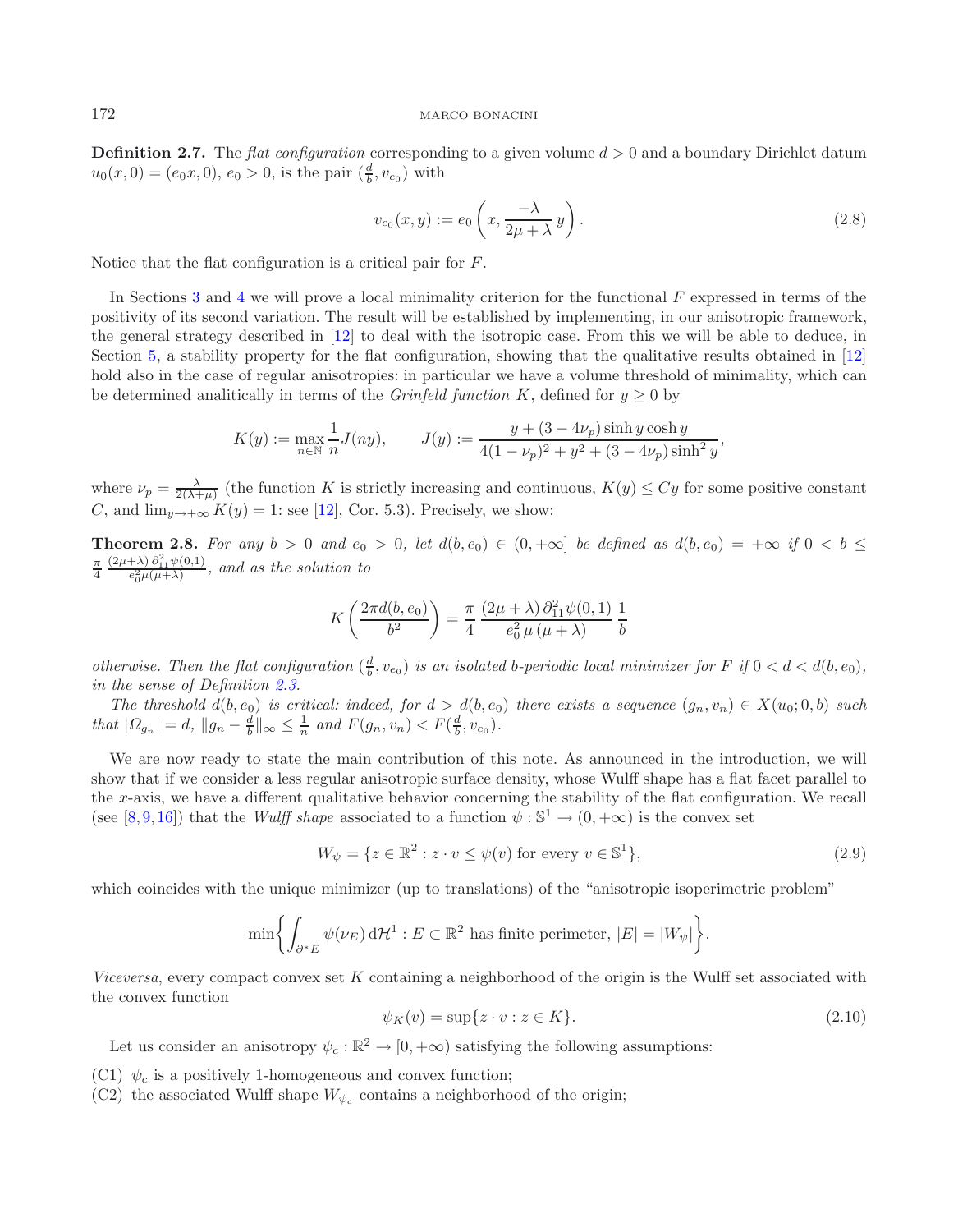(C3) the boundary of  $W_{\psi_c}$  contains a horizontal facet, precisely, a segment of the form  $L = \{|x| \le a_1, y = a_2\}$ for some positive reals  $a_1, a_2$ .

Setting  $\sigma_c = \psi_c(1,0) + \psi_c(-1,0)$ , we consider the associated functional defined on  $X(u_0;0,b)$  as

$$
F_c(h, u) = \int_{\Omega_h} W(u) \, \mathrm{d}z + \int_{\Gamma_h} \psi_c(\nu_h) \, \mathrm{d}H^1 + \sigma_c \, \mathcal{H}^1(\Sigma_h).
$$

The main result of the paper, which is proved in Section  $6$ , is concerned with the stability of the flat configuration and shows that the presence of an horizontal facet in the Wulff shape eliminates the AGT instability. Precisely, we have:

<span id="page-6-0"></span>**Theorem 2.9.** *Given any*  $b > 0$ ,  $d > 0$ ,  $e_0 > 0$ , the flat configuration  $(\frac{d}{b}, v_{e_0})$  corresponding to the volume d and the boundary Dirichlet datum  $u_0(x, 0) = (e_0x, 0)$  is an isolated b-periodic local minimizer for  $F_c$ , in the *sense of Definition [2.3.](#page-3-0)*

# 3. SECOND VARIATION AND  $W^{2,\infty}$  local minimality

<span id="page-6-1"></span>In this section, following  $[12]$ , we introduce a suitable notion of second variation of the functional F along volume preserving deformations, in terms of which we will be able to state a local minimality criterion.

Let us assume that the anisotropy  $\psi$  satisfies conditions (R1) and (R2) of Section [2.](#page-1-0) Fix  $(h, u) \in X(u_0; 0, b)$ with  $h \in C^{\infty}(\mathbb{R}), h > 0$ , and such that the displacement u minimizes the elastic energy in  $\Omega_h$ . Given  $\phi : \mathbb{R} \to \mathbb{R}$ of class  $C^{\infty}$ , b-periodic and such that  $\int_0^b \phi(x) dx = 0$ , define  $h_t := h + t\phi$  for  $t \in \mathbb{R}$  and let  $u_{h_t}$  be the elastic equilibrium in  $\Omega_{h_t}$ . We define the *second variation of*  $F$  at  $(h, u)$  along the direction

<span id="page-6-4"></span><span id="page-6-3"></span>
$$
\frac{\mathrm{d}^2}{\mathrm{d}t^2} \left[ F(h_t, u_{h_t}) \right] |_{t=0}.
$$

In the following theorem we compute explicitly the second variation defined as above. Denote by  $\nu_t$  the outer unit normal vector to  $\Omega_{h_t}$  on  $\Gamma_{h_t}$ , and by  $H_t^{\psi} := \text{div}(\nabla \psi \circ \nu_t)$  the anisotropic curvature of  $\Gamma_{h_t}$ . For any oneparameter family of functions  $(g_t)_t$  we denote by  $\dot{g}_t(x)$  the partial derivative with respect to t of the map  $(t, x) \rightarrow g_t(x)$  (omitting the subscript when  $t = 0$ ).

<span id="page-6-2"></span>**Theorem 3.1.** *Let*  $(h, u)$ *,*  $\phi$ *,* and  $(h_t, u_{h_t})$  *be as above, and let*  $\varphi$  *be defined as*  $\varphi := \frac{\phi}{\sqrt{1 + h'^2}} \circ \pi_1$ *. Then the*<br>function is belongs to  $A(O_t)$  and satisfies the equation *function*  $\dot{u}$  *belongs to*  $A(\Omega_h)$  *and satisfies the equation* 

$$
\int_{\Omega_h} \mathbb{C}E(\dot{u}) : E(w) \, \mathrm{d}z = \int_{\Gamma_h} \mathrm{div}_{\tau}(\varphi \, \mathbb{C}E(u)) \cdot w \, \mathrm{d}\mathcal{H}^1 \qquad \text{for all } w \in A(\Omega_h). \tag{3.1}
$$

*Moreover, the second variation of* F at  $(h, u)$  along the direction  $\phi$  is given by

$$
\frac{\mathrm{d}^2}{\mathrm{d}t^2} F(h_t, u_{h_t})|_{t=0} = -\int_{\Omega_h} \mathbb{C} E(\dot{u}) : E(\dot{u}) \, \mathrm{d}z + \int_{\Gamma_h} (\nabla^2 \psi \circ \nu) [D_\tau \varphi, D_\tau \varphi] \, \mathrm{d}t^1 + \int_{\Gamma_h} (\partial_\nu [W(u)] - HH^\psi) \, \varphi^2 \, \mathrm{d}t^1 - \int_{\Gamma_h} \left( W(u) + H^\psi \right) \partial_\tau \left( (h' \circ \pi_1) \, \varphi^2 \right) \mathrm{d}t^1. \tag{3.2}
$$

*Proof.* The computation is carried out in [\[12\]](#page-22-3), Theorem 3.2, in the case of an isotropic surface energy. The equation solved by  $\dot{u}$  is deduced exactly in the same way, and also the same computation for the elastic energy yields

$$
\frac{\mathrm{d}^2}{\mathrm{d}t^2} \left[ \int_{\Omega_{h_t}} W(u_{h_t}) \, \mathrm{d}z \right] \bigg|_{t=0} = - \int_{\Omega_h} \mathbb{C} E(\dot{u}) : E(\dot{u}) \, \mathrm{d}z + \int_{\Gamma_h} \partial_\nu [W(u)] \, \varphi^2 \, \mathrm{d}t^1 - \int_{\Gamma_h} W(u) \, \partial_\tau \left( (h' \circ \pi_1) \, \varphi^2 \right) \mathrm{d}t^1.
$$
\n(3.3)

We are only left with the computation of the first and second derivatives of the surface energy.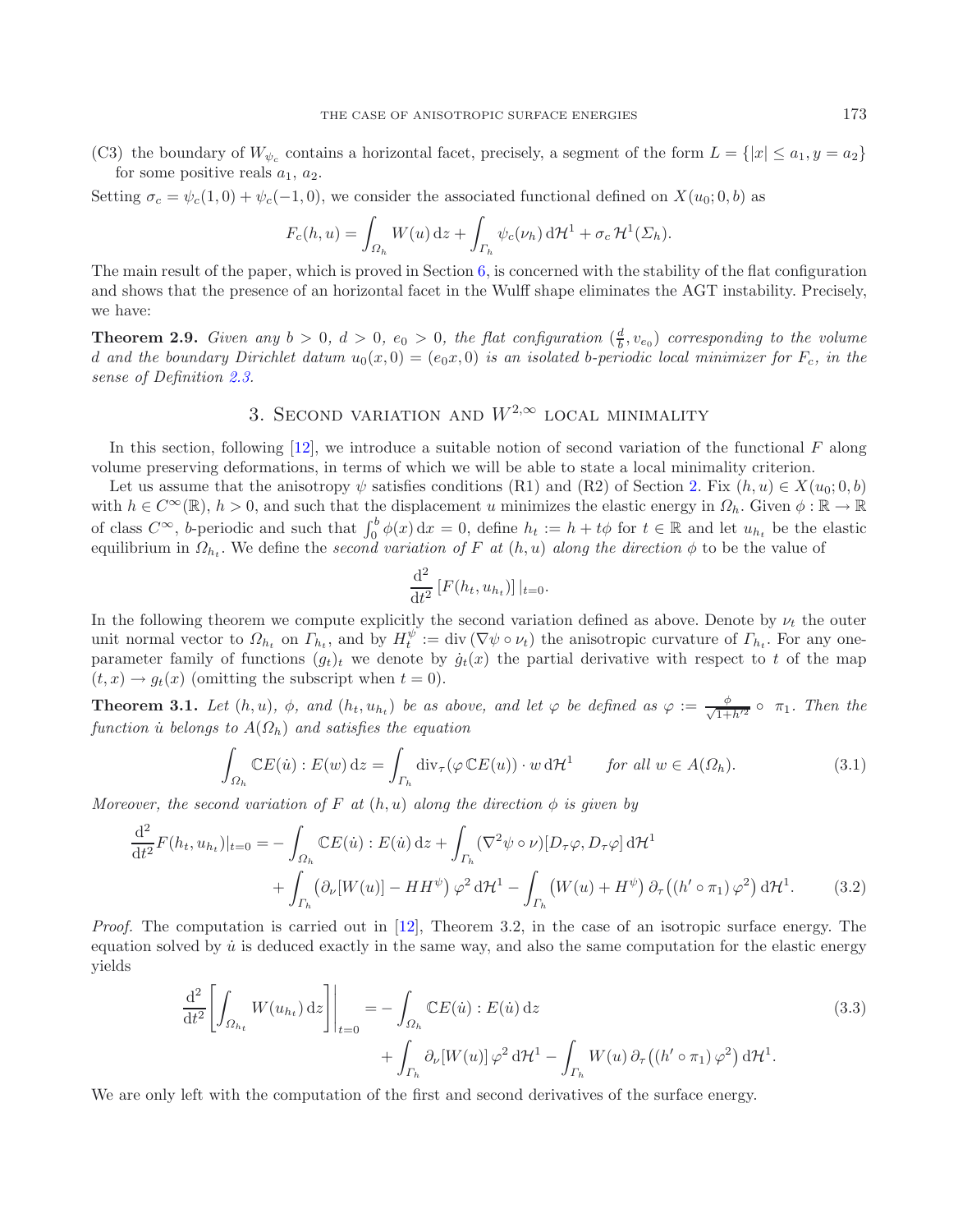**Step 1.** We compute the first variation of the surface term. Using the positive 1-homogeneity of  $\psi$ , we have

<span id="page-7-0"></span>
$$
\frac{\mathrm{d}}{\mathrm{d}t} \int_{\Gamma_{h_t}} \psi(\nu_t) \, \mathrm{d}t^1 = \frac{\mathrm{d}}{\mathrm{d}t} \int_0^b \psi(-h_t'(x), 1) \, \mathrm{d}x
$$
\n
$$
= -\int_0^b \partial_1 \psi(-h_t'(x), 1) \phi'(x) \, \mathrm{d}x
$$
\n
$$
= \int_0^b \phi(x) H_t^{\psi}(x, h_t(x)) \, \mathrm{d}x,
$$

where the last equality follows by integration by parts and by  $(2.7)$ . We remark that the first variation of the complete functional  $F$  is

$$
\frac{\mathrm{d}}{\mathrm{d}t}F(h_t, u_{h_t}) = \int_0^b \phi(x) \Big[W(u_{h_t}) + H_t^{\psi}\Big]|_{(x, h_t(x))} \,\mathrm{d}x.
$$

**Step 2.** Before starting the computation of the second variation, we deduce some useful identities that will be used in the following. Observe first that, thanks to the fact that  $D\nu[\nu] = 0$ , we have

$$
D\nu = D_{\tau}\nu = H\tau \otimes \tau \qquad \text{on } \Gamma_h. \tag{3.4}
$$

Moreover, for the same reason we have also  $D(\nabla \psi \circ \nu)$   $[\nu] = 0$ ; differentiating we get

<span id="page-7-1"></span>
$$
\partial_{\nu} (D (\nabla \psi \circ \nu)) = -D (\nabla \psi \circ \nu) D \nu,
$$

thus

$$
\partial_{\nu} H^{\psi} = \partial_{\nu} [\text{div}(\nabla \psi \circ \nu)] = \partial_{\nu} [\text{trace} (D (\nabla \psi \circ \nu))]
$$
  
= trace  $[\partial_{\nu} (D (\nabla \psi \circ \nu))]$  = -trace  $[D (\nabla \psi \circ \nu) D \nu]$   
= -HH <sup>$\psi$</sup> ,

where the last equality follows using [\(3.4\)](#page-7-0).

Differentiating with respect to  $t$  the identity

$$
\nu_t(x, y + t\phi(x)) = \frac{(-h'_t(x), 1)}{\sqrt{1 + (h'_t(x))^2}} \quad \text{for } (x, y) \in \Gamma_h,
$$

and evaluating the result at  $t = 0$ , we get

$$
\dot{\nu} + (\phi \circ \pi_1) \, \partial_2 \nu = -\left(\frac{\phi'}{1 + (h')^2} \circ \pi_1\right) \, \tau \qquad \text{on } \Gamma_h.
$$

Now from this equality and from [\(3.4\)](#page-7-0) we obtain

$$
\dot{\nu} = -\left( (\phi \circ \pi_1) H \tau_2 + \frac{\phi'}{1 + (h')^2} \circ \pi_1 \right) \tau = -D_\tau \varphi.
$$
\n(3.5)

As a consequence of [\(2.4\)](#page-4-3) we have  $(\nabla^2 \psi \circ \nu)[\nu, \dot{\nu}] = 0$ , and differentiating this identity in the direction  $\nu$  we get

$$
\nu \cdot \partial_{\nu} \left( (\nabla^2 \psi \circ \nu)[\dot{\nu}] \right) = -(\nabla^2 \psi \circ \nu)[\dot{\nu}, \partial_{\nu} \nu] = 0
$$

(recall that  $\partial_{\nu} \nu = 0$ ). Hence

$$
\dot{H}^{\psi} = \frac{\partial}{\partial t} H_t^{\psi}|_{t=0} = \frac{\partial}{\partial t} \left[ \operatorname{div} (\nabla \psi \circ \nu_t) \right] |_{t=0} = \operatorname{div} \left( (\nabla^2 \psi \circ \nu) [\dot{\nu}] \right)
$$
  
=  $\operatorname{div}_{\tau} \left( (\nabla^2 \psi \circ \nu) [\dot{\nu}] \right) + \nu \cdot \partial_{\nu} \left( (\nabla^2 \psi \circ \nu) [\dot{\nu}] \right)$   
=  $\operatorname{div}_{\tau} \left( (\nabla^2 \psi \circ \nu) [\dot{\nu}] \right) = -\operatorname{div}_{\tau} \left( (\nabla^2 \psi \circ \nu) [D_{\tau} \varphi] \right),$ 

where in the last equality we used  $(3.5)$ .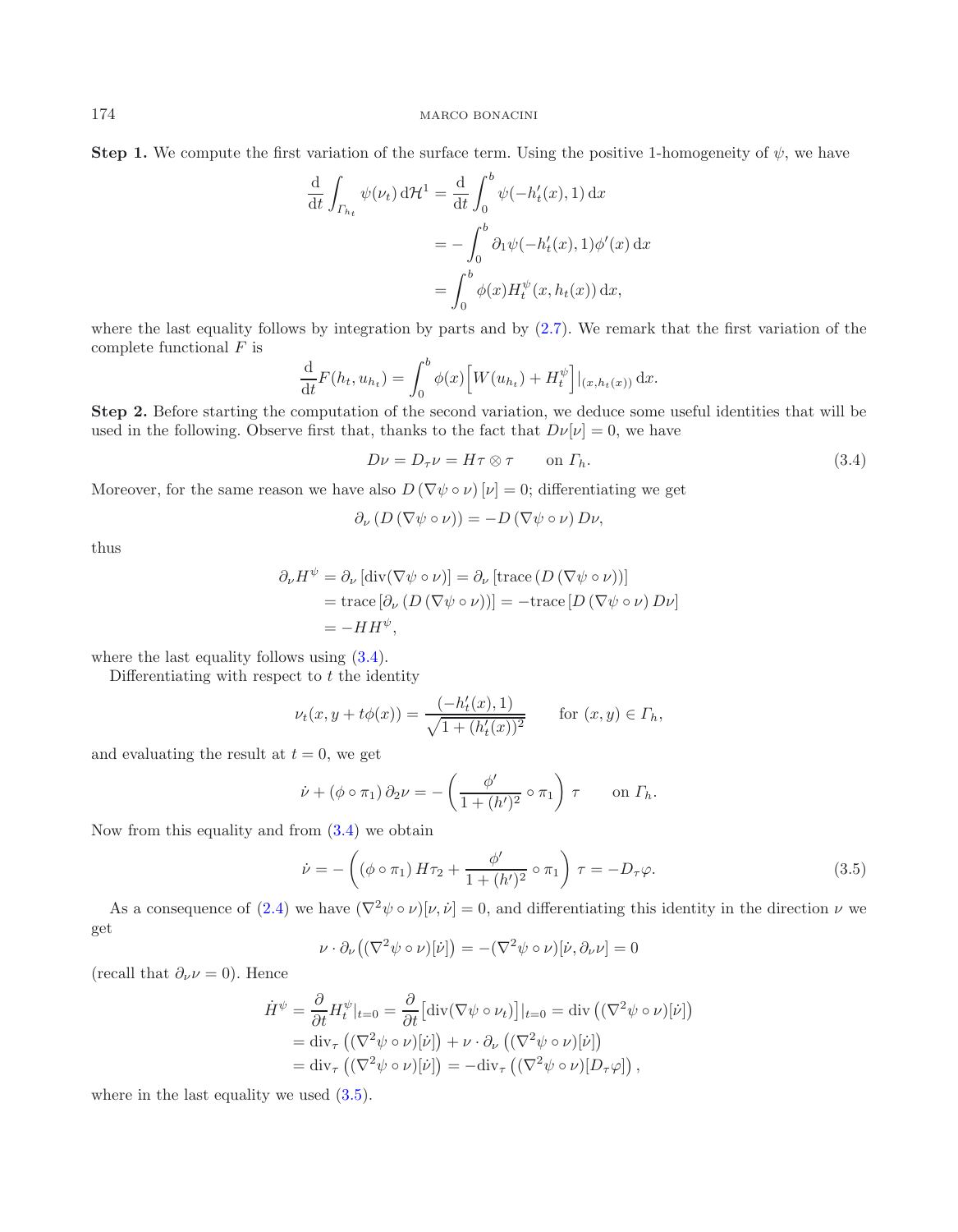**Step 3.** We finally pass to the second variation. Differentiating the formula for the first variation of the surface term with respect to t and evaluating at  $t = 0$  we get

$$
\frac{\mathrm{d}^2}{\mathrm{d}t^2} \left[ \int_{\Gamma_{h_t}} \psi(\nu_t) \, \mathrm{d}t^1 \right] \bigg|_{t=0} = \frac{\mathrm{d}}{\mathrm{d}t} \left[ \int_0^b \phi(x) H_t^{\psi}(x, h_t(x)) \, \mathrm{d}x \right] \bigg|_{t=0}
$$
\n
$$
= \int_0^b \phi(x) \dot{H}^{\psi}(x, h(x)) \, \mathrm{d}x + \int_0^b \phi(x) \, \nabla H^{\psi}(x, h(x)) \cdot (0, \phi(x)) \, \mathrm{d}x
$$
\n
$$
= I_1 + I_2.
$$

Changing variables in  $I_1$  and using the equality  $\dot{H}^{\psi} = -\text{div}_{\tau}((\nabla^2 \psi \circ \nu)[D_{\tau} \varphi])$  on  $\Gamma_h$  we obtain

<span id="page-8-0"></span>
$$
I_1 = -\int_{\Gamma_h} \varphi \operatorname{div}_{\tau} \left( (\nabla^2 \psi \circ \nu) [D_\tau \varphi] \right) d\mathcal{H}^1 = \int_{\Gamma_h} (\nabla^2 \psi \circ \nu) [D_\tau \varphi, D_\tau \varphi] d\mathcal{H}^1,
$$
(3.6)

where the last equality follows by integration by parts, using the periodicity of  $\varphi$ .

For the second integral, we can decompose  $\nabla H^{\psi} = (\partial_{\nu}H^{\psi})\nu + (\partial_{\tau}H^{\psi})\tau$ , so that after a change of variables

<span id="page-8-1"></span>
$$
I_2 = \int_{\Gamma_h} (\partial_\nu H^\psi) \varphi^2 d\mathcal{H}^1 + \int_{\Gamma_h} (\partial_\tau H^\psi) (h' \circ \pi_1) \varphi^2 d\mathcal{H}^1
$$
  
= 
$$
- \int_{\Gamma_h} H H^\psi \varphi^2 d\mathcal{H}^1 - \int_{\Gamma_h} H^\psi \partial_\tau ((h' \circ \pi_1) \varphi^2) d\mathcal{H}^1,
$$
 (3.7)

where we used the identity  $\partial_{\nu}H^{\psi} = -HH^{\psi}$  satisfied on  $\Gamma_h$  and we integrated by parts in the last integral (using again the periodicity of the functions involved).

Collecting  $(3.3)$ ,  $(3.6)$  and  $(3.7)$ , the formula in the statement follows.

Let us introduce the following subspace of  $H^1(\Gamma_h)$ :

$$
\widetilde{H}^1_{\#}(\Gamma_h) := \left\{ \varphi \in H^1(\Gamma_h) : \varphi(0, h(0)) = \varphi(b, h(b)), \int_{\Gamma_h} \varphi \, d\mathcal{H}^1 = 0 \right\}
$$

(note that the function  $\varphi$  defined in the statement of Thm. [3.1](#page-6-2) belongs to this space). Having the formula for the second variation in hand, and observing that the last integral in  $(3.2)$  vanishes if  $(h, u)$  is a critical pair thanks to [\(2.6\)](#page-4-2) and to the periodicity of the functions involved, we can define the quadratic form  $\partial^2 F(h, u)$ :  $\widetilde{H}^1_{\#}(T_h) \to \mathbb{R}$  associated with the second variation at a critical pair  $(h, u)$  as

$$
\partial^2 F(h, u)[\varphi] := -\int_{\Omega_h} \mathbb{C} E(v_{\varphi}) : E(v_{\varphi}) \, \mathrm{d}z + \int_{\Gamma_h} (\nabla^2 \psi \circ \nu) [D_\tau \varphi, D_\tau \varphi] \, \mathrm{d}z + \int_{\Gamma_h} \left( \partial_\nu [W(u)] - HH^{\psi} \right) \varphi^2 \, \mathrm{d}z + \int_{\Gamma_h} \left( \partial_\nu [W(u)] - HH^{\psi} \right) \varphi^2 \, \mathrm{d}z
$$

for  $\varphi \in H^1_{\#}(\Gamma_h)$ , where  $v_{\varphi}$  is the unique solution in  $A(\Omega_h)$  to

$$
\int_{\Omega_h} \mathbb{C}E(v_\varphi) : E(w) \, \mathrm{d}z = \int_{\Gamma_h} \mathrm{div}_\tau(\varphi \, \mathbb{C}E(u)) \cdot w \, \mathrm{d}\mathcal{H}^1 \qquad \text{for every } w \in A(\Omega_h). \tag{3.8}
$$

<span id="page-8-2"></span>It is easily seen that the positive semi-definiteness of the quadratic form  $\partial^2 F(h, u)$  is a necessary condition for local minimality (see [\[12\]](#page-22-3), Cor. 3.4). On the other hand, we have the following minimality criterion (see [\[12](#page-22-3)], Thm. 4.6).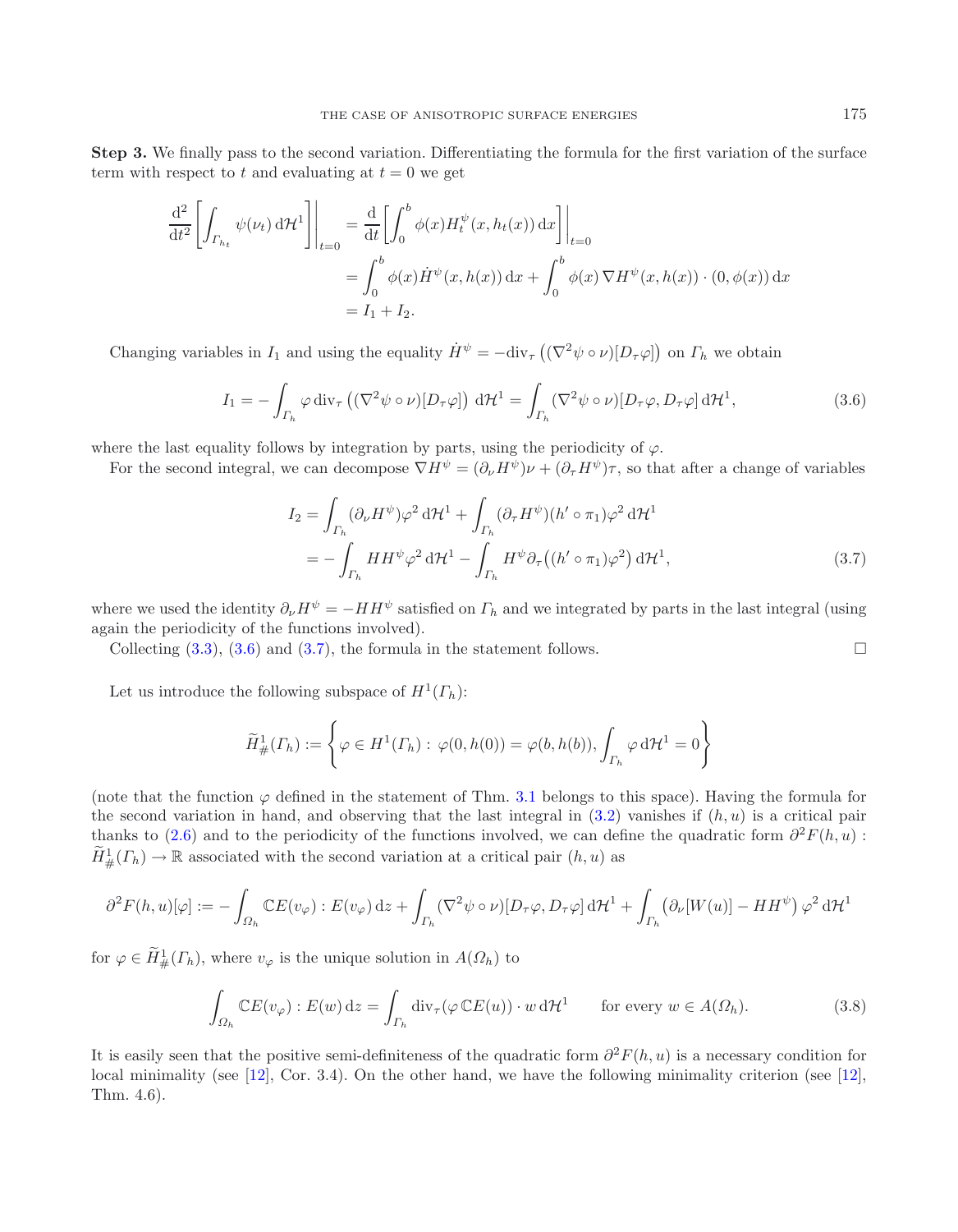**Theorem 3.2.** *Let the anisotropy*  $\psi$  *satisfy* (R1) and (R2), and let  $(h, u) \in X(u_0; 0, b)$ *, with*  $h \in C^{\infty}(\mathbb{R})$ *,*  $h > 0$ *, be a critical pair for* F *such that*

$$
\partial^2 F(h, u)[\varphi] > 0 \qquad \text{for every } \varphi \in \widetilde{H}^1_{\#}(T_h) \setminus \{0\}. \tag{3.9}
$$

<span id="page-9-2"></span>*Then there exists*  $\delta > 0$  *such that for any*  $(g, v) \in X(u_0; 0, b)$ *, with*  $||g - h||_{W^{2,\infty}(0,b)} < \delta$ *,*  $|\Omega_q| = |\Omega_h|$  *and*  $g \neq h$ *we have*

<span id="page-9-3"></span>
$$
F(h, u) < F(g, v)
$$

*(we say that the critical pair*  $(h, u)$  *is an* isolated  $W^{2,\infty}$ -local minimizer *for* F*)*.

<span id="page-9-4"></span>We remark that, if  $\psi$  is of class  $C^{\infty}$ , the regularity assumption on h is not restrictive (see Rem. [2.5\)](#page-4-5).

The strategy developed in [\[12](#page-22-3)] to prove the theorem (which, in turn, borrows some ideas from [\[4](#page-22-13)]) can be repeated here with some changes. We only recall what are the main steps, suggesting the modifications that are necessary to adapt the proof to our setting.

First of all, one can show that the positiveness condition [\(3.9\)](#page-9-0) can be equivalently formulated in terms of the first eigenvalue of a suitable compact linear operator defined on  $H^1_{\#}(F_h)$ . This is done by introducing the bilinear form on  $H^1_{\#}(\Gamma_h)$ 

$$
(\varphi,\theta)_{\sim} := \int_{\Gamma_h} \left( \partial_{\nu} [W(u)] - HH^{\psi} \right) \varphi \, \theta \, d\mathcal{H}^1 + \int_{\Gamma_h} (\nabla^2 \psi \circ \nu) [D_\tau \varphi, D_\tau \theta] \, d\mathcal{H}^1 \tag{3.10}
$$

<span id="page-9-1"></span>which, if positive definite, defines an equivalent norm  $\|\cdot\|_{\infty}$  on  $H_{\#}^1(F_h)$  (this can be shown using condition [\(2.3\)](#page-4-0)<br>and following the lines of the proof of [4]. Prop. 4.2). Then, one has the following equivalent and following the lines of the proof of [\[4](#page-22-13)], Prop. 4.2). Then, one has the following equivalent formulation of condition  $(3.9)$  (see [\[12](#page-22-3)], Prop. 3.6):

**Proposition 3.3.** *Condition* [\(3.9\)](#page-9-0) *is satisfied if and only if the bilinear form* (·, ·)<sup>∼</sup> *is positive definite and the compact monotone self-adjoint operator*  $T: H^1_{\#}(\Gamma_h) \to H^1_{\#}(\Gamma_h)$ , defined by duality as

$$
(T\varphi,\theta)_{\sim} := \int_{\Omega_h} \mathbb{C}E(v_{\varphi}) : E(v_{\theta}) dz = \int_{\Omega_h} \mathbb{C}E(v_{\theta}) : E(v_{\varphi}) dz
$$

*for every*  $\varphi, \theta \in H^1_{\#}(\Gamma_h)$ *, satisfies*  $\lambda_1 := \max\{(T\varphi, \varphi)_{\sim} : ||\varphi||_{\sim} = 1\} < 1$ *.* 

The proof of this proposition relies, essentially, on the following representation formula of  $\partial^2 F(h, u)$  in terms of  $T$ :

$$
\partial^2 F(h, u)[\varphi] = (\varphi, \varphi)_{\sim} - (T\varphi, \varphi)_{\sim}.
$$
\n(3.11)

Moreover, using  $(3.11)$  it is easily seen that condition  $(3.9)$  implies the existence of a constant  $C > 0$  such that

$$
\partial^2 F(h, u)[\varphi] \ge C \|\varphi\|_{H^1(\Gamma_h)}^2 \qquad \text{for all } \varphi \in \tilde{H}^1_{\#}(\Gamma_h). \tag{3.12}
$$

Having this equivalent formulation in hand, the proof of Theorem [3.2](#page-8-2) is obtained arguing similarly to [\[12](#page-22-3)], Proposition 4.5, with some natural modifications. Notice that the elliptic estimates provided by the technical lemmas [\[12\]](#page-22-3), Lemmas 4.1, 4.4, are valid also in our setting, because they are concerned only with the volume term which we left unchanged. The main steps in the proof are the following.

**Step 1.** For g in a  $C^2$ -neighborhood of h, let  $v_g$  be the elastic equilibrium in  $\Omega_g$  and consider a diffeomorphism  $\Phi_g: \Omega_h \to \Omega_g$  of class  $C^2$  such that  $\Phi_g - Id$  is b-periodic in  $x, \Phi_g(x, 0) = (x, 0), \Phi_g(x, y) = (x, y + g_n(x) - h(x))$ in a neighborhood of  $\Gamma_h$ , and  $\|\Phi_g - Id\|_{C^2(\overline{\Omega}_h; \mathbb{R}^2)} \leq 2\|g-h\|_{C^2([0,b])}$ . The same elliptic estimates proved in [\[12](#page-22-3)], Lemma 4.1, yield the following convergence (compare with  $[12]$ ,  $(4.21)$ ):

$$
\|\partial_{\nu_g}[W(v_g)] \circ \Phi_g J_1 \Phi_g - \partial_{\nu_h}[W(u)]\|_{H^{-\frac{1}{2}}_{\#}(T_h)} \to 0 \quad \text{as } \|g - h\|_{C^2([0,b])} \to 0,
$$
\n(3.13)

where  $J_1\Phi_g$  denotes the 1-dimensional Jacobian of  $\Phi_g$  on  $\Gamma_h$ .

<span id="page-9-0"></span>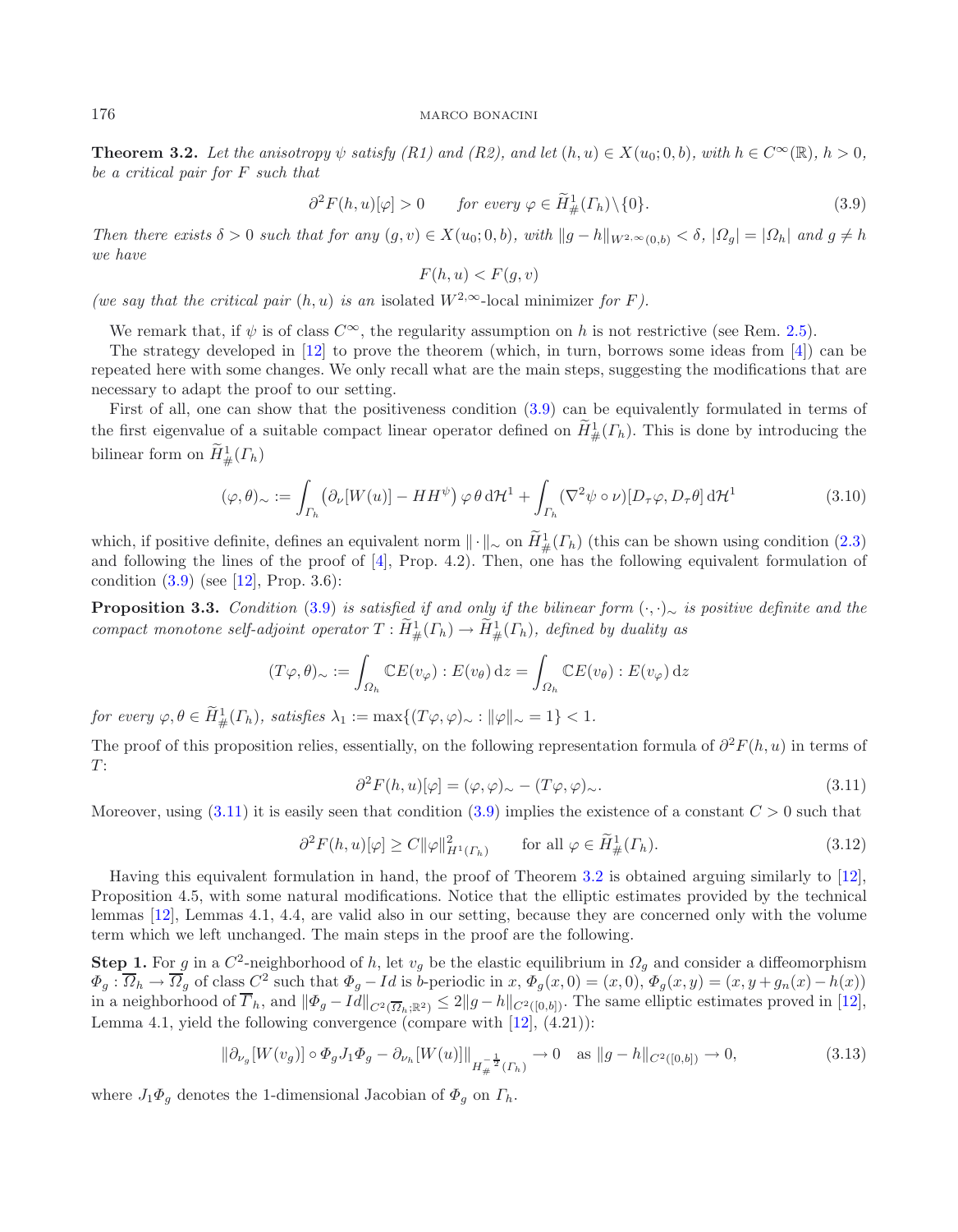**Step 2.** Let us introduce, for g in a C<sup>2</sup>-neighborhood of h, a scalar product  $(·, ·)$ ∼,g on  $\tilde{H}^1_+(T_g)$  defined as in (3.10) with h replaced by g. We claim that the positivity condition (3.9) guarantees that it is p in [\(3.10\)](#page-9-2) with h replaced by g. We claim that the positivity condition [\(3.9\)](#page-9-0) guarantees that it is possible to control the H<sup>1</sup>-norm on  $\Gamma_g$  in terms of the norm associated with  $(\cdot, \cdot)_{\sim, g}$ , uniformly with respect to g in a  $C^2$ -neighborhood of h:

$$
\|\varphi\|_{H^1(\Gamma_g)}^2 \le C \|\varphi\|_{\sim, g}^2 \qquad \text{for every } \varphi \in \widetilde{H}^1_{\#}(\Gamma_g)
$$

(here and in the following steps  $C$  denotes a generic positive constant, independent of  $g$  in a  $C^2$ -neighborhood of h, which may change from line to line). In fact, given  $\varphi \in H^1_{\#}(\Gamma_g)$ , set  $\tilde{\varphi} := (\varphi \circ \Phi_g) J_1 \Phi_g$ ; then  $\tilde{\varphi} \in H^1_{\#}(\Gamma_h)$ and

$$
\begin{aligned} \|\varphi\|_{H^1(\Gamma_g)}^2 &= \int_{\Gamma_h} \left( |\varphi \circ \Phi_g|^2 + |(\partial_{\tau_g} \varphi) \circ \Phi_g|^2 \right) J_1 \Phi_g \, \mathrm{d} \mathcal{H}^1 \\ &\leq (1 + \delta_g) \int_{\Gamma_h} \left( \tilde{\varphi}^2 + (\partial_{\tau_h} \tilde{\varphi})^2 \right) \mathrm{d} \mathcal{H}^1 \\ &\leq (1 + \delta_g) \, C \, \|\tilde{\varphi}\|_{\infty}^2, \end{aligned}
$$

where in the last inequality we used  $(3.11)$  and  $(3.12)$  to deduce that

$$
\|\tilde{\varphi}\|_{\infty}^2 \geq \partial^2 F(h, u)[\tilde{\varphi}] \geq C \|\tilde{\varphi}\|_{H^1(\Gamma_h)}^2,
$$

and  $\delta_g$  is a constant depending only on  $||g-h||_{C^2([0,b])}$ , tending to 0 as  $||g-h||_{C^2([0,b])} \to 0$ .

Now, setting  $a_h := \partial_{\nu_h}[W(u)] - HH^{\psi}, a_g := \partial_{\nu_g}[W(v_g)] - HH_g^{\psi}$  (we denote by  $H_g^{\psi}$  the anisotropic mean curvature of  $g$ ), we obtain from Step 1 that

$$
\left\| (a_g \circ \Phi_g) J_1 \Phi_g - a_h (J_1 \Phi_g)^2 \right\|_{H^{-\frac{1}{2}}(\Gamma_h)} \to 0 \quad \text{as } \|g - h\|_{C^2([0,b])} \to 0.
$$

Hence

$$
\begin{split} \|\tilde{\varphi}\|_\sim^2 & = \int_{\Gamma_h} \left( a_h \tilde{\varphi}^2 + (\nabla^2 \psi \circ \nu_h) [D_{\tau_h} \tilde{\varphi}, D_{\tau_h} \tilde{\varphi}] \right) \mathrm{d} \mathcal{H}^1 \\ & \leq \int_{\Gamma_h} (a_g \circ \Phi_g) (\varphi \circ \Phi_g)^2 J_1 \Phi_g \, \mathrm{d} \mathcal{H}^1 + \int_{\Gamma_g} (\nabla^2 \psi \circ \nu_g) [D_{\tau_g} \varphi, D_{\tau_g} \varphi] \, \mathrm{d} \mathcal{H}^1 + \delta_g \| \varphi \|_{H^1(\Gamma_g)}^2 \\ & \quad + \| (a_g \circ \Phi_g) J_1 \Phi_g - a_h (J_1 \Phi_g)^2 \|_{H^{-\frac{1}{2}}(\Gamma_h)} \| (\varphi \circ \Phi_g)^2 \|_{H^{\frac{1}{2}}(\Gamma_h)} \\ & \leq \| \varphi \|_{\sim, g}^2 + \delta_g \| \varphi \|_{H^1(\Gamma_g)}^2 + C (1 + \delta_g) \| (a_g \circ \Phi_g) J_1 \Phi_g - a_h (J_1 \Phi_g)^2 \|_{H^{-\frac{1}{2}}(\Gamma_h)} \| \varphi \|_{H^1(\Gamma_g)}^2, \end{split}
$$

where, as before,  $\delta_g$  tends to 0 as  $||g - h||_{C^2} \to 0$ , and in the last inequality we used the estimate

$$
\|(\varphi \circ \Phi_g)^2\|_{H^{\frac{1}{2}}(\Gamma_h)} \leq C\|(\varphi \circ \Phi_g)^2\|_{H^1(\Gamma_h)} \leq C\|(\varphi \circ \Phi_g)\|_{H^1(\Gamma_h)}^2 \leq C(1+\delta_g)\|\varphi\|_{H^1(\Gamma_g)}^2.
$$

Combining the previous estimates the claim follows.

**Step 3.** The previous step allows us to introduce a compact linear operator  $T_g$  also on  $\widetilde{H}^1_+(T_g)$ , as we did for  $T_g$ on  $H^1_{\#}(F_h)$ ; denoting by  $\lambda_{1,g}$  its first eigenvalue, one can prove, arguing exactly as in Step 3 of the proof of [\[12](#page-22-3)], Proposition 4.5, that Proposition 4.5, that

$$
\limsup_{\|g-h\|_{C^2}\to 0} \lambda_{1,g} \le \lambda_1 < 1,
$$

where the last inequality follows by Proposition [3.3.](#page-9-4)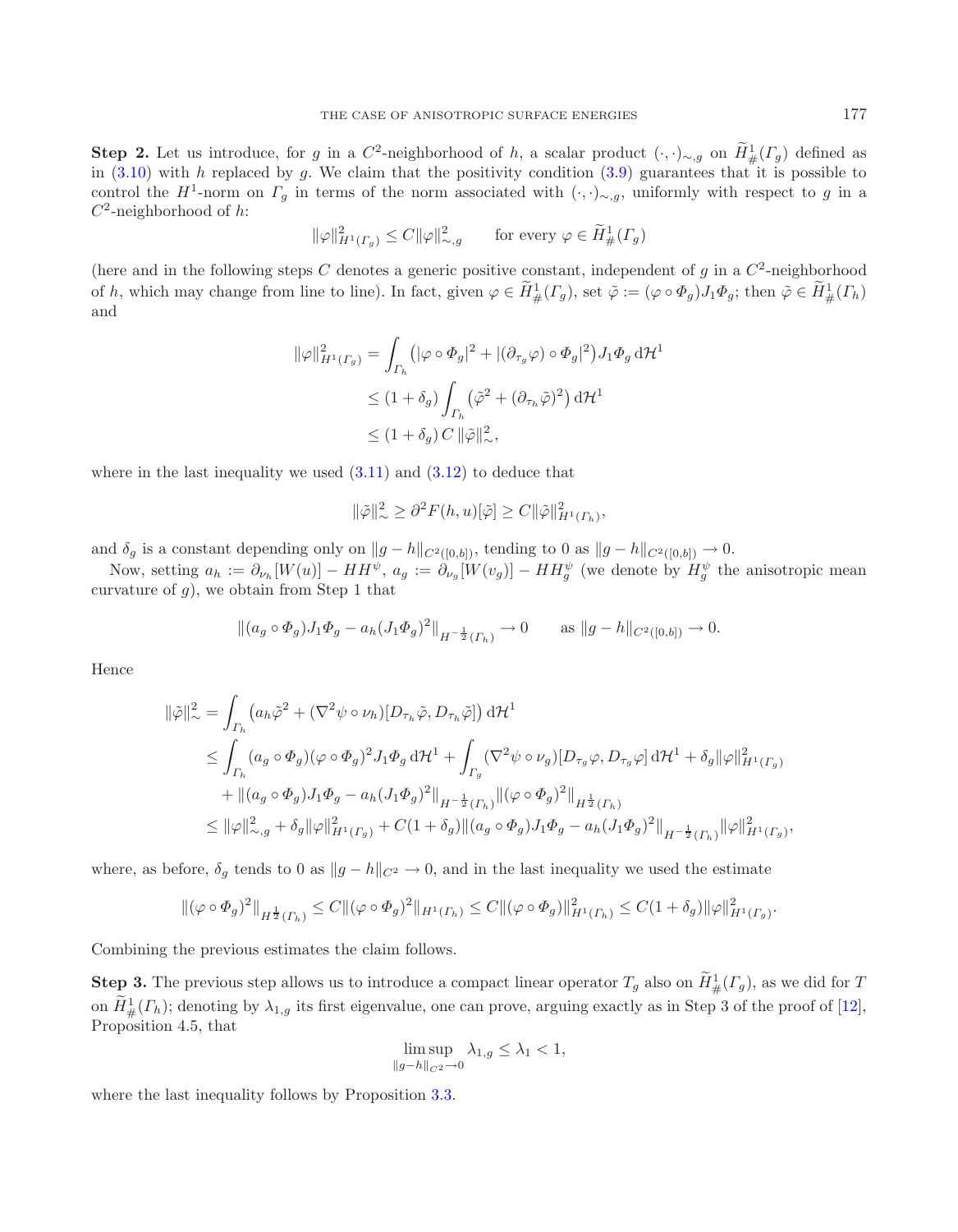**Step 4.** We claim that the following estimate holds for g close to h in  $C^2$ :

<span id="page-11-0"></span>
$$
F(h, u) + C ||\varphi_g||_{H^1(\Gamma_g)}^2 \le F(g, v_g),
$$

where  $\varphi_g := \frac{g-h}{\sqrt{1+g'^2}} \circ \pi_1$ . In order to prove this estimate, we define  $h_t := h + t(g-h)$  and  $u_t$  as the corresponding elastic equilibrium, and setting  $f(t) := F(h_t, u_t)$ , we can show that a careful estimate of the second variation combined with the previous steps yields

<span id="page-11-2"></span><span id="page-11-1"></span>
$$
f''(t) > C(1 - \lambda_1) \|\varphi_g\|_{H^1(\Gamma_g)}^2 \tag{3.14}
$$

for g sufficiently close to h in  $C^2$ . From this the claim will follow immediately, since (using  $f'(0) = 0$ , being  $(h, u)$  a critical pair)

$$
F(h, u) = f(0) = f(1) - \int_0^1 (1-t)f''(t) dt < F(g, v_g) - \frac{C(1 - \lambda_1)}{2} ||\varphi_g||_{H^1(\Gamma_g)}^2.
$$

In order to prove  $(3.14)$ , we have by Theorem  $3.1$ 

$$
f''(t) = -(T_{h_t}\varphi_{g,t}, \varphi_{g,t})_{\sim, h_t} + \|\varphi_{g,t}\|_{\sim, h_t}^2 - \int_{\Gamma_{h_t}} (W(u_t) + H_t^{\psi}) \partial_{\tau_{h_t}} \left( (h_t' \circ \pi_1) \varphi_{g,t}^2 \right) d\mathcal{H}^1 \tag{3.15}
$$

where we set  $\varphi_{g,t} := \frac{g-h}{\sqrt{1+(h)}}$  $\frac{g-h}{1+(h'_t)^2}$   $\circ$   $\pi_1$  and  $H_t^{\psi}$  denotes the anisotropic mean curvature of  $\Gamma_{h_t}$ . Using Steps 2, 3 and the fact that

<span id="page-11-4"></span><span id="page-11-3"></span>
$$
\frac{1}{2} \|\varphi_g\|_{H^1(\Gamma_g)}^2 \le \|\varphi_{g,t}\|_{H^1(\Gamma_{h_t})}^2 \le 2 \|\varphi_g\|_{H^1(\Gamma_g)}^2,
$$

we deduce that

$$
-(T_{h_t}\varphi_{g,t},\varphi_{g,t})_{\sim,h_t} + \|\varphi_{g,t}\|_{\sim,h_t}^2 \ge (1-\lambda_{1,h_t})\|\varphi_{g,t}\|_{\sim,h_t}^2 \ge \frac{1-\lambda_1}{2}\|\varphi_{g,t}\|_{\sim,h_t}^2
$$

$$
\ge \frac{C(1-\lambda_1)}{2}\|\varphi_{g,t}\|_{H^1(\Gamma_{h_t})}^2 \ge \frac{C(1-\lambda_1)}{4}\|\varphi_g\|_{H^1(\Gamma_g)}^2 \tag{3.16}
$$

if  $||g-h||_{C^2([0,b])}$  is sufficiently small. Moreover, since  $(h, u)$  is a critical pair, there exists a constant A such that  $W(u) + H^{\psi} \equiv A$  on  $\Gamma_h$ , and it can be also shown that

$$
\sup_{t \in (0,1]} \|W(u_t) + H_t^{\psi} - A\|_{L^{\infty}(\Gamma_{h_t})} \to 0 \quad \text{as } g \to h \text{ in } C^2.
$$
\n(3.17)

We then have

$$
-\int_{\Gamma_{h_t}} (W(u_t) + H_t^{\psi}) \partial_{\tau_{h_t}} \left( (h'_t \circ \pi_1) \varphi_{g,t}^2 \right) d\mathcal{H}^1 = -\int_{\Gamma_{h_t}} (W(u_t) + H_t^{\psi} - \Lambda) \partial_{\tau_{h_t}} \left( (h'_t \circ \pi_1) \varphi_{g,t}^2 \right) d\mathcal{H}^1
$$
  
\n
$$
\geq -C \|W(u_t) + H_t^{\psi} - \Lambda \|_{L^{\infty}(\Gamma_{h_t})} \|\varphi_{g,t}\|_{H^1(\Gamma_{h_t})}^2
$$
  
\n
$$
\geq -2C \|W(u_t) + H_t^{\psi} - \Lambda \|_{L^{\infty}(\Gamma_{h_t})} \|\varphi_g\|_{H^1(\Gamma_g)}^2.
$$
\n(3.18)

Hence [\(3.14\)](#page-11-0) follows combining [\(3.15\)](#page-11-1), [\(3.16\)](#page-11-2) and [\(3.18\)](#page-11-3), taking into account [\(3.17\)](#page-11-4).

**Step 5.** Finally, using the estimate proved in Step 4, one obtains the  $W^{2,\infty}$ -local minimality by an approximation argument, as in [\[12\]](#page-22-3), Theorem 4.6.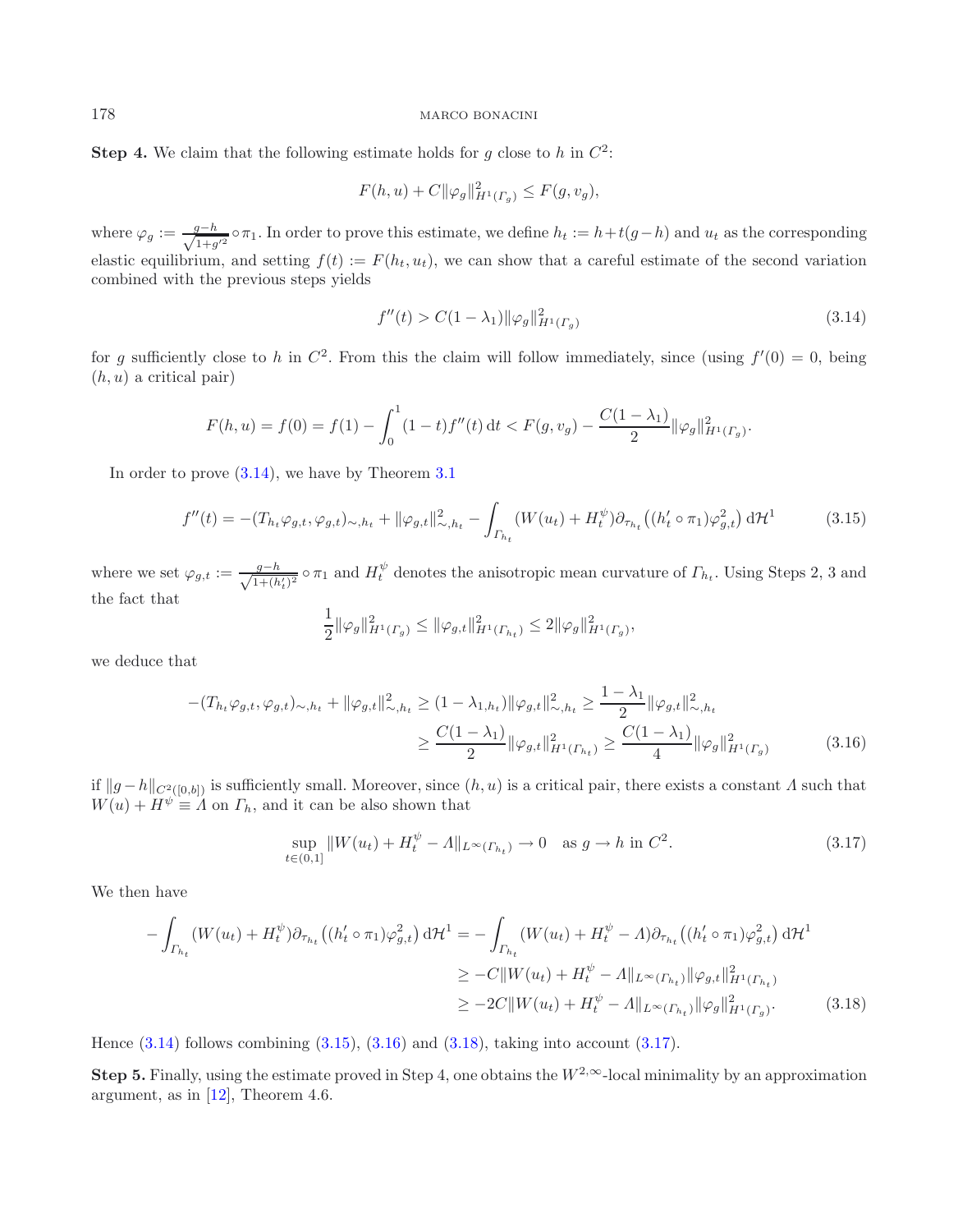### 4. Improvement of the local minimality result

<span id="page-12-4"></span><span id="page-12-0"></span>The improvement of the minimality Theorem [3.2](#page-8-2) requires a careful review of the arguments developed in [\[12](#page-22-3)], Section 6, that lead to the following result.

**Theorem 4.1.** *Let the anisotropy*  $\psi$  *satisfy* (R1) and (R2) and let  $(h, u) \in X(u_0; 0, b)$ *, with*  $h \in C^{\infty}(\mathbb{R})$ *, h* > 0*, be a critical pair for* F *such that condition* [\(3.9\)](#page-9-0) *is satisfied. Then* (h, u) *is an isolated* b*-periodic local minimizer for* F*, in the sense of Definition [2.3.](#page-3-0)*

As in [\[12](#page-22-3)], the proof is achieved by considering a sequence of penalized minimum problems: let  $(g_n, v_n)$  be a solution to

$$
\min \left\{ F(k, w) + A ||\Omega_k| - |\Omega_h|| : (k, w) \in X(u_0; 0, b), k \ge h - \frac{1}{n} \right\}.
$$

Assuming by contradiction that we can find a sequence of pairs  $(\tilde{g}_n, \tilde{v}_n) \in X(u_0; 0, b)$  such that  $|Q_{\tilde{g}_n}| = |Q_h|$ ,  $F(\tilde{g}_n, \tilde{v}_n) < F(h, u)$  and  $\|\tilde{g}_n - h\| \leq \frac{1}{n}$ , we then have, since  $(\tilde{g}_n, \tilde{v}_n)$  is an admissible competitor for the penalized problem,

$$
F(g_n, v_n) \le F(g_n, v_n) + A ||\Omega_{g_n}|- |\Omega_h|| \le F(\tilde{g}_n, \tilde{v}_n) < F(h, u).
$$

The conclusion will follow by showing, *via* regularity estimates, that the functions  $g_n$  are converging to h in  $W^{2,\infty}$ , a contradiction with the  $W^{2,\infty}$ -local minimality of  $(h, u)$  given by Theorem [3.2.](#page-8-2)

<span id="page-12-1"></span>We start to carry out the previous strategy with an approximation lemma which can be easily deduced from the second part of the proof of [\[2](#page-22-0)], Lemma 2.1, by means of Reshetnyak's Continuity Theorem.

**Lemma 4.2.** *Given any*  $h ∈ AP(0, b)$  *with*  $h = h<sup>−</sup>$ , *there exists a sequence of b-periodic and Lipschitz functions* h<sup>n</sup> ↑ h *pointwise such that*

$$
\lim_{n \to +\infty} \int_{\Gamma_{h_n}} \psi(\nu_{h_n}) \, d\mathcal{H}^1 = \int_{\Gamma_h} \psi(\nu_h) \, d\mathcal{H}^1.
$$

Another preliminary result that we will need in the following is an easy consequence of condition [\(2.3\)](#page-4-0).

<span id="page-12-3"></span>**Lemma 4.3.** *For any*  $\xi \in \mathbb{R}$  *we have* 

$$
\partial_{11}^2 \psi(\xi, 1) \ge \frac{c_0}{(1 + \xi^2)^{\frac{3}{2}}},
$$

*where*  $c_0$  *is the constant appearing in*  $(2.3)$ *.* 

*Proof.* We split the vector  $(1, 0)$  into its components parallel and orthogonal to the direction  $(\xi, 1)$ :

$$
(1,0) = \frac{\xi}{\sqrt{1+\xi^2}} \left( \frac{\xi}{\sqrt{1+\xi^2}}, \frac{1}{\sqrt{1+\xi^2}} \right) + \left( 1 - \frac{\xi^2}{1+\xi^2}, -\frac{\xi}{1+\xi^2} \right).
$$

From this decomposition, using  $(2.4)$ , we get

$$
\partial_{11}^{2} \psi(\xi,1) = \nabla^{2} \psi(\xi,1) \left[ (1,0), (1,0) \right]
$$
\n
$$
= \frac{1}{\sqrt{1+\xi^{2}}} \nabla^{2} \psi \left( \frac{\xi}{\sqrt{1+\xi^{2}}}, \frac{1}{\sqrt{1+\xi^{2}}} \right) \left[ \left( 1 - \frac{\xi^{2}}{1+\xi^{2}}, -\frac{\xi}{1+\xi^{2}} \right), \left( 1 - \frac{\xi^{2}}{1+\xi^{2}}, -\frac{\xi}{1+\xi^{2}} \right) \right]
$$
\n
$$
\geq \frac{c_{0}}{\sqrt{1+\xi^{2}}} \left| \left( 1 - \frac{\xi^{2}}{1+\xi^{2}}, -\frac{\xi}{1+\xi^{2}} \right) \right|^{2} = \frac{c_{0}}{(1+\xi^{2})^{\frac{3}{2}}},
$$

<span id="page-12-2"></span>which is the inequality in the statement.  $\Box$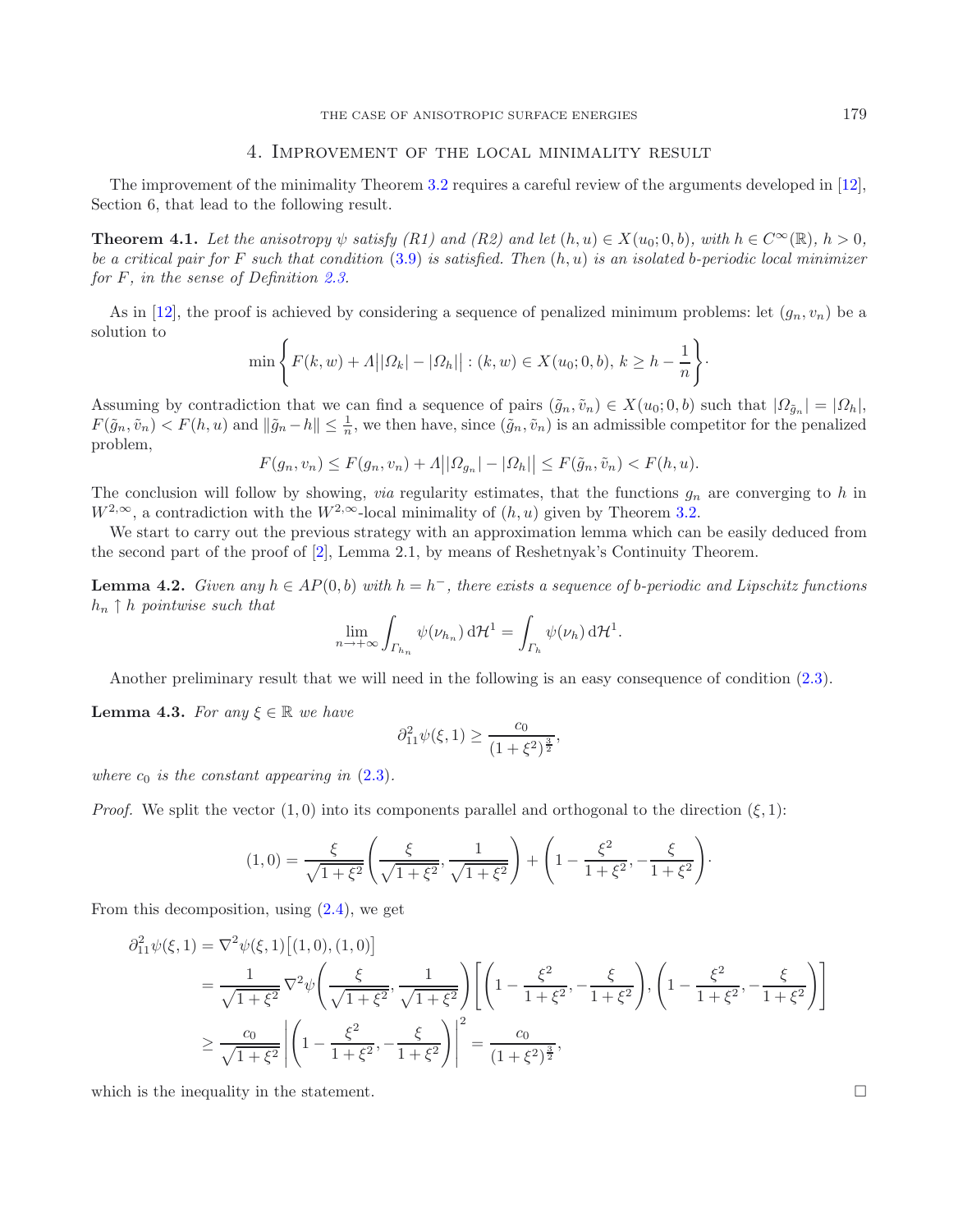**Remark 4.4.** Using the previous lemma and formula [\(2.7\)](#page-4-4), a straightforward computation shows that the anisotropic mean curvature of a circumference of radius  $\rho$  is bounded from below by the constant  $\frac{c_0}{\rho}$ .

We now prove an "anisotropic version" of [\[12\]](#page-22-3), Lemma 6.5.

<span id="page-13-1"></span>**Lemma 4.5.** Let  $h \in C^{\infty}(\mathbb{R})$  be a b-periodic function, and let  $\Lambda_0 = ||H^{\psi}||_{L^{\infty}(\Gamma_h)}$ , where  $H^{\psi}$  denotes the *anisotropic mean curvature of*  $\Gamma_h$ . Then for any admissible profile  $k \in AP(0, b)$ 

$$
\int_{\Gamma_k} \psi(\nu_k) \, d\mathcal{H}^1 + \Lambda_0 \int_0^b |k - h| \, dx \ge \int_{\Gamma_h} \psi(\nu_h) \, d\mathcal{H}^1.
$$

*Proof.* If k is Lipschitz, then using the 1-homogeneity and convexity of  $\psi$  we get

$$
\int_{\Gamma_k} \psi(\nu_k) d\mathcal{H}^1 - \int_{\Gamma_h} \psi(\nu_h) d\mathcal{H}^1 = \int_0^b \left[ \psi(-k', 1) - \psi(-h', 1) \right] dx
$$
\n
$$
\geq \int_0^b (h' - k') \, \partial_1 \psi(-h', 1) dx = \int_0^b |k - h| \operatorname{sign}(k - h) H^{\psi}(x, h(x)) dx
$$
\n
$$
\geq -\Lambda_0 \int_0^b |k - h| dx,
$$

where we integrated by parts using the periodicity of h, k and formula [\(2.7\)](#page-4-4). If  $k \in AP(0, b)$  and  $\Sigma_k = \emptyset$ , then the conclusion follows by approximation using Lemma [4.2.](#page-12-1) Finally, if  $\Sigma_k \neq \emptyset$ , one can simply replace k with k<sup>−</sup> (for which  $\Sigma_{k^-} = \emptyset$  and  $\Gamma_{k^-} = \Gamma_k$ ), and apply again Lemma [4.2.](#page-12-1)

<span id="page-13-2"></span>One essential point in the regularization procedure which leads to the  $W^{2,\infty}$  convergence is that the solutions to the penalized problems that we will consider satisfy an inner ball condition (see also [\[5\]](#page-22-14)):

**Lemma 4.6** (uniform inner ball condition). Let  $h \in AP(0, b) \cap C^2(\mathbb{R})$ ,  $\Lambda > 0$ ,  $d > 0$ ; let  $(g, v) \in X(u_0; 0, b)$  be *a solution to*

<span id="page-13-0"></span>
$$
\min \Bigl\{ F(k, w) + A ||\Omega_k| - d \big| : (k, w) \in X(u_0; 0, b), k \ge h \Bigr\}.
$$

*Then there exists*  $\rho_0 = \rho_0(A, h)$  *such that for every*  $\rho < \rho_0$  *and for every*  $z \in \Gamma_g \cup \Sigma_g$  *there exists* a ball  $B_{\rho}(z_0) \subset \Omega_g^{\#} \cup \mathbb{R}^2$  such that  $\partial B_{\rho}(z_0) \cap (\Gamma_g \cup \Sigma_g) = \{z\}.$ 

*Proof.* As in [\[12\]](#page-22-3), Lemma 6.7, the proof is based on a suitable isoperimetric inequality which in our anisotropic framework reads as follows (see  $[12]$ , Lem. 6.6):

*let*  $k \in AP(0, b)$ *,*  $B_{\rho}(z_0) \subset \Omega_k^{\#} \cup \mathbb{R}^2$ *, and let*  $z_1 = (x_1, y_1)$ *,*  $z_2 = (x_2, y_2)$  *be points in*  $\partial B_{\rho}(z_0) \cap (\Gamma_k^{\#} \cup \Sigma_k^{\#})$ *(with*  $x_1 < x_2$ ). Let  $S = (x_1, x_2) \times \mathbb{R}$ , let  $\gamma$  be the shortest arc on  $\partial B_\rho(z_0)$  connecting  $z_1$  and  $z_2$  *(if*  $z_1$ ) *and*  $z_2$  *are antipodal, the arc which stays above), let*  $\gamma'$  *be the arc on*  $\Gamma_k^{\#} \cup \Sigma_k^{\#}$  *connecting*  $z_1$  *and*  $z_2$ *, and*<br>let  $D$  be the region enclosed by  $\gamma \cup \gamma'$ . Then *let* D *be the region enclosed by*  $\gamma \cup \gamma'$ *. Then* 

$$
\int_{\Gamma_k^{\#} \cap S} \psi(\nu_k) \, d\mathcal{H}^1 + \psi(-1,0) \big( k(x_1+) - y_1 \big) + \psi(1,0) \big( k(x_2-) - y_2 \big) - \int_{\gamma} \psi(\nu) \, d\mathcal{H}^1 \ge \frac{c_0}{\rho} |D|, \tag{4.1}
$$

*where*  $c_0$  *is the constant appearing in*  $(2.3)$ *.*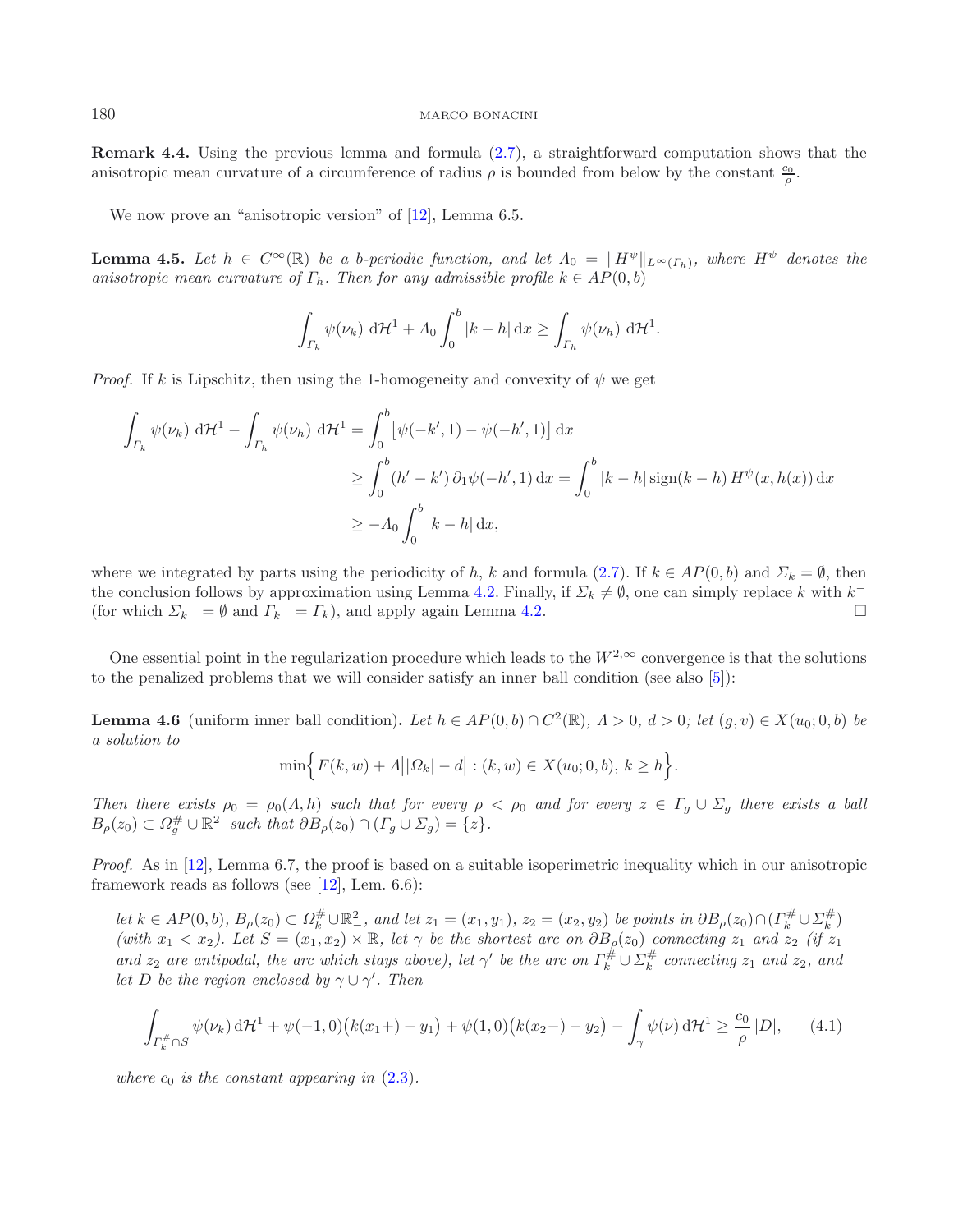Let us prove [\(4.1\)](#page-13-0). Assume first that k is Lipschitz in  $[x_1, x_2]$ : let h be the function in  $(x_1, x_2)$  whose graph coincides with  $\gamma$ , then arguing as in the proof of Lemma [4.5](#page-13-1) we obtain (observe that  $k(x_1) = h(x_1)$ ,  $k(x_2) = h(x_2)$ , and  $k > h$ 

$$
\int_{\Gamma_k^{\#} \cap S} \psi(\nu_k) \, d\mathcal{H}^1 - \int_{\Gamma_h \cap S} \psi(\nu_h) \, d\mathcal{H}^1 = \int_{x_1}^{x_2} \left[ \psi(-k', 1) - \psi(-h', 1) \right] dx
$$
\n
$$
\geq \int_{x_1}^{x_2} (h' - k') \, \partial_1 \psi(-h', 1) \, dx = \int_{x_1}^{x_2} (k - h) \left( \partial_1 \psi(-h', 1) \right)' dx
$$
\n
$$
\geq \frac{c_0}{\rho} \int_{x_1}^{x_2} (k - h) \, dx,
$$

which is  $(4.1)$  (in the last inequality we used Rem. [4.4\)](#page-12-2). For a general k, we can proceed by approximation using the following property: given  $g : [x_1, x_2] \to \mathbb{R}$  lower semicontinuous with finite total variation, there exists a sequence of Lipschitz functions  $g_n : [x_1, x_2] \to \mathbb{R}$  such that  $g_n(x_1) = g(x_1), g_n(x_2) = g(x_2), g_n \to g$  in  $L^1((x_1, x_2))$ , and

$$
\int_{\Gamma_{g_n} \cap S} \psi(\nu_{g_n}) d\mathcal{H}^1 \to \int_{\Gamma_g \cap S} \psi(\nu_g) d\mathcal{H}^1 + \psi(-1,0) \big(g(x_1+) - g(x_1)\big) + \psi(1,0) \big(g(x_2-) - g(x_2)\big).
$$

This can be obtained from [\[12\]](#page-22-3), Lemma 6.2, using Reshetnyak's continuity theorem. Thus [\(4.1\)](#page-13-0) follows.

Now the proof of the lemma can be obtained arguing exactly as in [\[12](#page-22-3)], Lemma 6.7, taking  $\rho_0$  <  $\min\{c_0/\Lambda, 1/\Vert h''\Vert_{\infty}\}.$  In particular, one can use  $(4.1)$  to show that, if  $B_{\rho_0}(z) \subset \Omega_g^{\#} \cup \mathbb{R}^2$ , then  $\partial B_{\rho_0}(z) \cap$  $(\Gamma_g^{\#} \cup \Sigma_g^{\#})$  is empty or consists of a single point. Then, the conclusion follows by showing that

$$
\bigcup \Big\{ B_{\rho_0}(z) : B_{\rho_0}(z) \subset \Omega_g^{\#} \cup \mathbb{R}^2_{-} \Big\} = \Omega_g^{\#} \cup \mathbb{R}^2_{-}
$$

as in [\[5](#page-22-14)], Lemma 2, or [\[10\]](#page-22-1), Proposition 3.3, Step 2.  $\Box$ 

<span id="page-14-2"></span>The following proposition contains the main regularization result which allows us to get  $W^{2,\infty}$ -convergence of the sequence of penalized minima.

**Proposition 4.7.** *Let*  $(h, u) \in X(u_0; 0, b)$ *,*  $h > 0$ *, be a critical pair for F. Let*  $\Lambda > \Lambda_0 := ||H^{\psi}||_{L^{\infty}(L_b)}$ *, where*  $H^{\psi}$  *is the anisotropic mean curvature of*  $\Gamma_h$ *. Let*  $(g_n, v_n) \in X(u_0; 0, b)$  *be a solution to the penalization problem* 

$$
\min\Big\{F(g,v) + \Lambda \big| |\Omega_g| - |\Omega_h| \big| : (g,v) \in X(u_0;0,b), \, g \ge h - a_n \Big\}
$$
\n(4.2)

*where*  $(a_n)_n$  *is a sequence of positive numbers converging to zero. Assume also that*  $g_n \to h$  *in*  $L^1(0,b)$ *,*  $\nabla v_n \to$  $\nabla u$  *in*  $L^2_{\text{loc}}(\Omega_h; \mathbb{R}^2 \times \mathbb{R}^2)$ ,

$$
\lim_{n \to +\infty} \int_{\Gamma_{g_n}} \psi(\nu_{g_n}) d\mathcal{H}^1 = \int_{\Gamma_h} \psi(\nu_h) d\mathcal{H}^1, \quad \lim_{n \to +\infty} \mathcal{H}^1(\Sigma_{g_n}) = 0,
$$
\n(4.3)

and 
$$
\lim_{n \to +\infty} \int_{\Omega_{g_n}} W(v_n) dz = \int_{\Omega_h} W(u).
$$
 (4.4)

*Then*  $g_n \in W^{2,\infty}(0,b)$  *for n large enough, and*  $g_n \to h$  *in*  $W^{2,\infty}(0,b)$ *.* 

*Proof.* We review the proof of [\[12\]](#page-22-3), Theorem 6.9, underlining the main changes needed to treat the present situation.

**Step 1.** We show that  $\sup_{[0,b]} |g_n-h| \to 0$  as  $n \to +\infty$ . We may assume that  $\overline{I_{g_n} \cup \Sigma_{g_n}}$  converge in the Hausdorff metric (up to subsequences) to some compact connected set K containing  $\Gamma_h$ . We claim that  $\mathcal{H}^1(K \setminus \Gamma_h) = 0$ .

<span id="page-14-3"></span><span id="page-14-1"></span><span id="page-14-0"></span>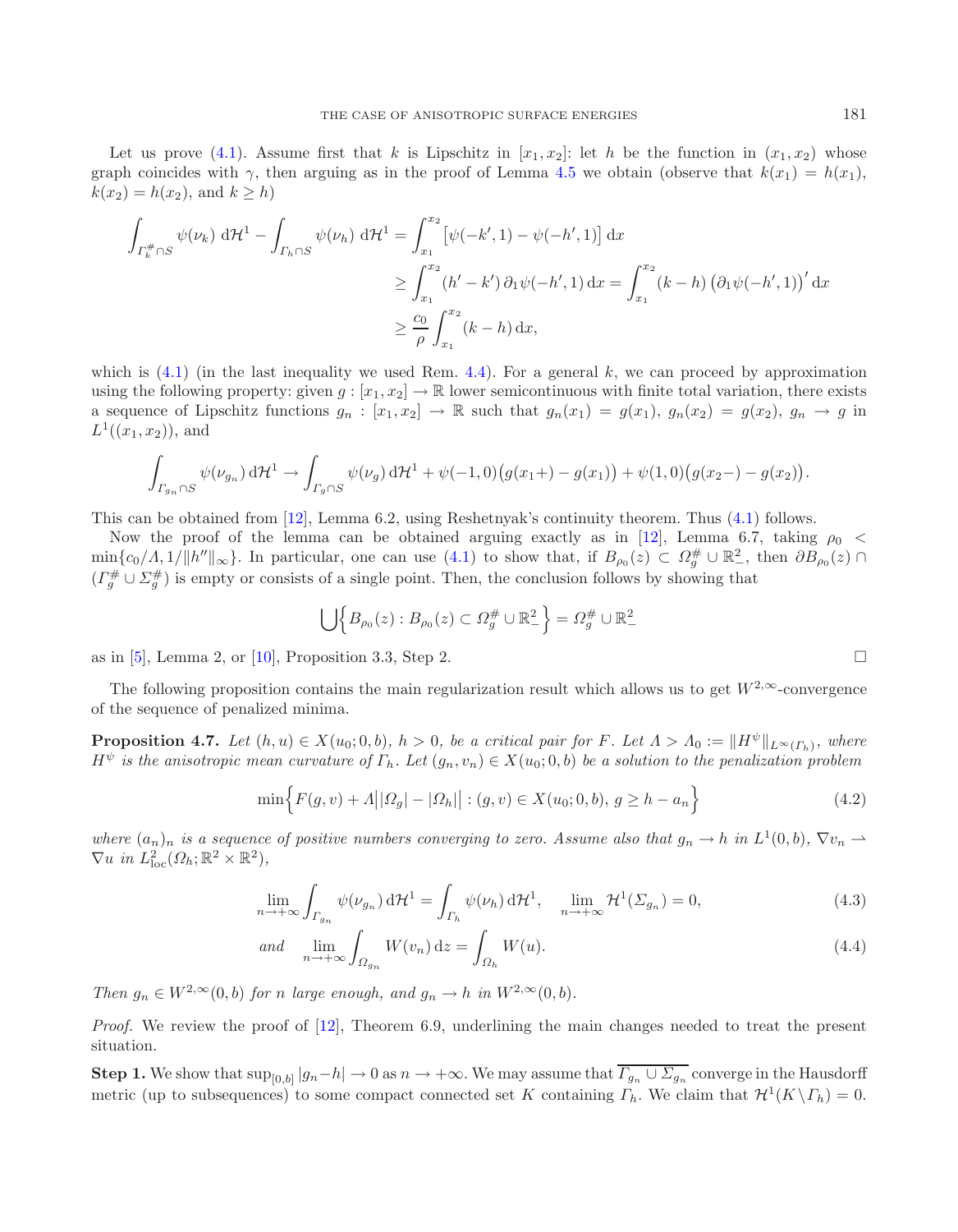In fact, the approximate normal vector  $\nu_K$  is defined at  $\mathcal{H}^1$ -a.e. point of K, coinciding with  $\nu_h$  on  $\Gamma_h$ , and applying [\[13](#page-22-15)], Theorem 3.1, we get

$$
\int_{\Gamma_h} \psi(\nu_h) d\mathcal{H}^1 \leq \int_K \psi(\nu_K) d\mathcal{H}^1 \leq \liminf_{n \to +\infty} \int_{\Gamma_{g_n}} \psi(\nu_{g_n}) d\mathcal{H}^1 + M\mathcal{H}^1(\Sigma_{g_n}) = \int_{\Gamma_h} \psi(\nu_h) d\mathcal{H}^1,
$$

from which the claim immediately follows. Now, since K is the Hausdorff limit of graphs, for every  $x \in [0, b)$ the section  $K \cap (\{x\} \times \mathbb{R})$  is connected; hence  $\mathcal{H}^1(K \setminus \Gamma_h) = 0$  implies that  $K = \overline{\Gamma}_h$ . The uniform convergence of  $q_n$  to h follows using this equality, the definition of Hausdorff convergence and the continuity of h.

**Step 2.** We have  $g_n \in C^0([0, b])$  and  $\Sigma_{g_n,c} = \emptyset$  for n large enough, where

$$
\Sigma_{g_n,c} := \{(x,g_n(x)) : x \in [0,b), g_n(x) = g_n^-(x), (g_n)'_+(x) = -(g_n)'_-(x) = +\infty\}
$$

is the set of *cusps*. The argument relies only on the inner ball condition, proved above (Lem. [4.6\)](#page-13-2), and can be obtained repeating word for word the second step in the proof of [\[12\]](#page-22-3), Theorem 6.9.

**Step 3.** We claim that  $g_n \in C^1([0, b])$  for n large enough. In fact, using again the inner ball condition we first obtain that  $g_n$  is Lipschitz and admits left and right derivatives at every point, which are left and right continuous respectively: this is proved in [\[5\]](#page-22-14), Lemma 3, (notice that the second situation described in the quoted result can be excluded thanks to the fact that  $\Sigma_{q_n} \cup \Sigma_{q_n,c} = \emptyset$ , as proved in the previous step).

From this we can also obtain the following decay estimate for  $v_n$ : for all  $z_0 \in \Gamma_{q_n}$  there exists  $c_n > 0$ , a radius  $r_n>0$  and an exponent  $\alpha_n\in(1/2,1)$  such that

<span id="page-15-0"></span>
$$
\int_{B_r(z_0)\cap\Omega_{g_n}} |\nabla v_n|^2 \, \mathrm{d}z \le c_n r^{2\alpha_n} \tag{4.5}
$$

for all  $r < r_n$  (see [\[10\]](#page-22-1), Thm. 3.12).

Finally, the argument which leads to the  $C^1$  regularity of  $g_n$  goes as follows. It consists in showing that the left and right tangent lines at any point  $z_0$  coincide, comparing the energy of  $(g_n, v_n)$  with the energy of a suitable competitor obtained by replacing the graph of  $g_n$  in a neighborhood of  $z_0$  with an affine function. Assume by contradiction that the left and right tangent lines at a point  $z_0 = (x_0, g_n(x_0)) \in \Gamma_{q_n}$  are distinct, and form an angle  $\theta \in (0, \pi)$ . Extend  $v_n$  out of  $\Omega_{q_n}$  to a function  $\tilde{v}_n$  which still satisfies the estimate

<span id="page-15-1"></span>
$$
\int_{B_r(z_0)} |\nabla \tilde{v}_n|^2 dz \le c_n r^{2\alpha_n}.
$$
\n(4.6)

For  $r < r_n$ , consider the points  $z'_r = (x'_r, g_n(x'_r)), z''_r = (x''_r, g_n(x''_r))$  on  $\Gamma_{g_n} \cap \partial B_r(z_0)$  such that the arcs  $\gamma'_r, \gamma''_r$ on  $\Gamma_{g_n}$  connecting  $z'_r$  to  $z_0$ , and  $z''_r$  to  $z_0$  respectively, are contained in  $\Gamma_{g_n} \cap B_r(z_0)$ . Let s be the affine function whose graph connects  $z'_r$  and  $z''_r$ , denote by  $\nu_r$ ,  $\nu'_r$  and  $\nu''_r$  the upper  $[z'_r, z_0]$  and  $[z''_r, z_0]$  respectively and define

$$
\tilde{g}_n(x) = \begin{cases} g_n(x) & \text{if } x \in [0, b) \setminus (x'_r, x''_r), \\ \max\{s(x), h(x) - a_n\} & \text{if } x \in (x'_r, x''_r). \end{cases}
$$

Then  $(\tilde{g}_n, \tilde{v}_n)$  is an admissible competitor in problem [\(4.2\)](#page-14-0), and by the minimality of  $(g_n, v_n)$  we get

$$
0 \ge F(g_n, v_n) + A||\Omega_{g_n}| - |\Omega_h|| - F(\tilde{g}_n, \tilde{v}_n) - A||\Omega_{\tilde{g}_n}| - |\Omega_h||
$$
  
\n
$$
\ge \int_{\gamma'_r \cup \gamma''_r} \psi(\nu_{g_n}) d\mathcal{H}^1 - \int_{\Gamma_{\tilde{g}_n} \cap ((x'_r, x''_r) \times \mathbb{R})} \psi(\nu_{\tilde{g}_n}) d\mathcal{H}^1 - \int_{B_r(z_0)} W(\tilde{v}_n) dz - A|\Omega_{g_n} \triangle \Omega_{\tilde{g}_n}|
$$
  
\n
$$
\ge |z'_r - z_0| \psi(\nu'_r) + |z''_r - z_0| \psi(\nu''_r) - |z'_r - z''_r| \psi(\nu_r)
$$
  
\n
$$
- \int_{(x'_r, x''_r) \cap \{h > s + a_n\}} (\psi(-h'(x), 1) - \psi(-s', 1)) dx - c_n r^{2\alpha_n} - A\pi r^2,
$$
\n(4.7)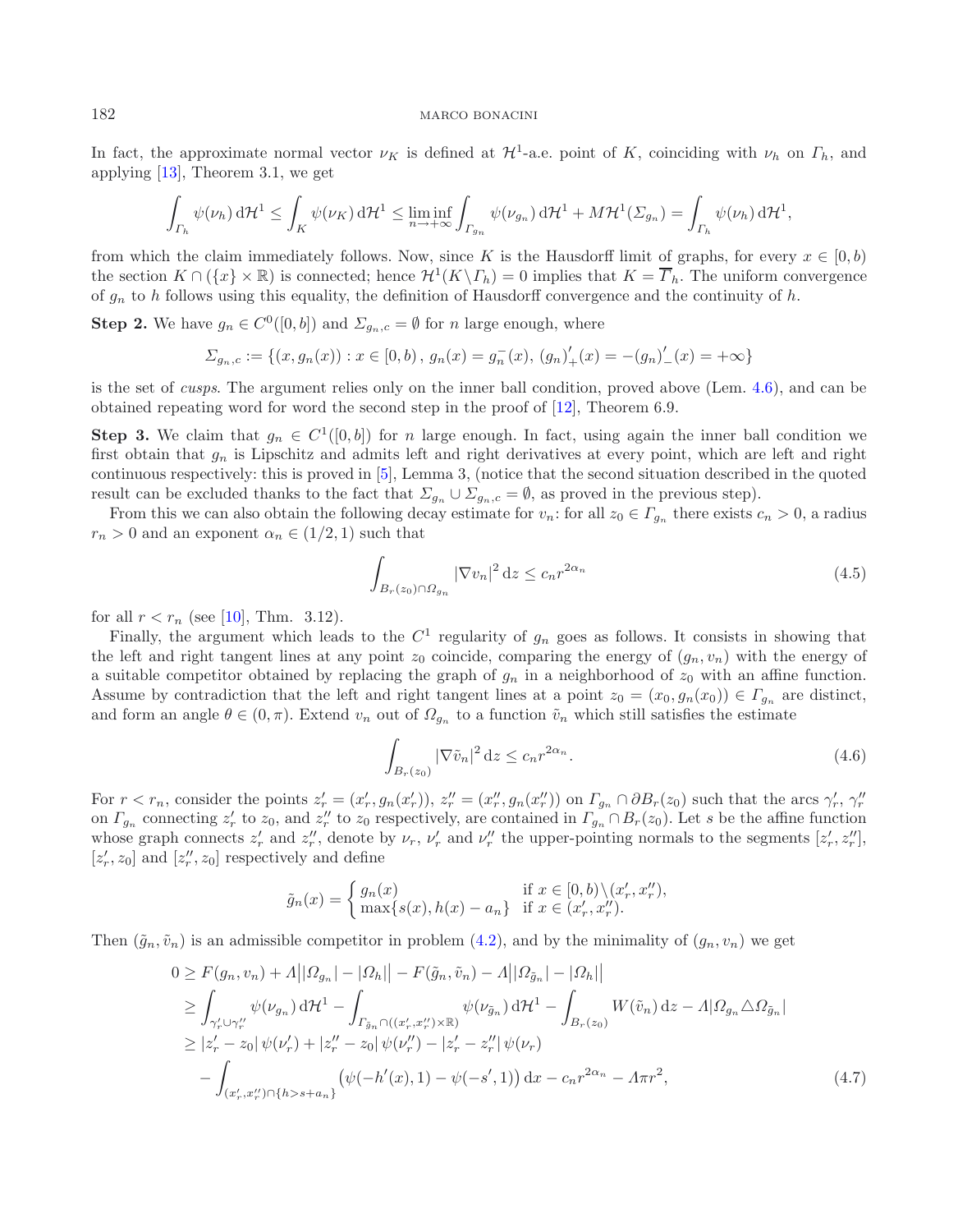where we used  $(4.6)$  and the inequality

$$
\int_{\gamma'_r \cup \gamma''_r} \psi(\nu_{g_n}) d\mathcal{H}^1 \geq |z'_r - z_0| \psi(\nu'_r) + |z''_r - z_0| \psi(\nu''_r),
$$

which can be deduced arguing as in the proof of Lemma [4.5.](#page-13-1)

Now, observe that  $|z'_r - z_0|\nu'_r + |z''_r - z_0|\nu''_r = |z'_r - z''_r|\nu_r$ ; therefore, applying [\[11](#page-22-5)], Proposition 8.1, (notice that the assumption [\(2.3\)](#page-4-0) guarantees that the sublevel set  $\{\psi \leq 1\}$  is strictly convex) we get

$$
|z'_r - z_0| \psi(\nu'_r) + |z''_r - z_0| \psi(\nu''_r) - |z'_r - z''_r| \psi(\nu_r) \ge r \omega (1 - \nu'_r \cdot \nu''_r),
$$

where  $\omega : [0, 2] \to [0, +\infty)$  is a modulus of continuity. From [\(4.7\)](#page-15-1) we deduce

$$
r \omega (1 - \nu_r' \cdot \nu_r'') \le \int_{(x_r', x_r'') \cap \{h > s + a_n\}} \left( \psi(-h'(x), 1) - \psi(-s', 1) \right) dx + c_n' r^{2\alpha_n},
$$

and, in turn,

<span id="page-16-1"></span>
$$
\omega(1 - \nu'_r \cdot \nu''_r) \le 2 \operatorname{Lip}(\psi) \operatorname{osc}_{(x'_r, x''_r)} h' + c'_n r^{2\alpha_n - 1},
$$

and since  $\alpha_n > \frac{1}{2}$  and h' is continuous, letting  $r \to 0$  we obtain  $\omega(1 - \nu'_r \cdot \nu''_r) \to 0$ , which is a contradiction since  $\nu' \cdot \nu'' \to \cos \theta < 1$ . This completes the proof of the  $C^1$  regularity of  $\alpha$ . since  $\nu'_r \cdot \nu''_r \to \cos \theta < 1$ . This completes the proof of the  $C^1$  regularity of  $g_n$ .

**Step 4.** We have  $g_n \to h$  in  $C^1([0, b])$ . The purely geometric argument that leads to this claim relies only on the inner ball condition, and is contained in the fourth step of the proof of [\[12\]](#page-22-3), Theorem 6.9.

**Step 5.** We now prove that for all  $\alpha \in (0, 1/2)$ ,  $g_n \to h$  in  $C^{1,\alpha}([0, b])$ ,  $v_n \in C^{1,\alpha}(\overline{\Omega}_{g_n})$  for n large enough, and  $\sup_n \|v_n\|_{C^{1,\alpha}(\overline{\Omega}_{q_n})} < +\infty.$ 

The first claim follows by a comparison argument. Fix any point  $z_0 = (x_0, g_n(x_0)) \in \Gamma_{g_n}$ ,  $r > 0$ , denote by  $\gamma_r$  the open arc contained in  $\Gamma_{g_n}$  of endpoints  $z_0$  and  $(x_0 + r, g_n(x_0 + r))$ , and define  $\tilde{g}_n$  as

$$
\tilde{g}_n(x) = \begin{cases} g_n(x) & \text{if } x \in [0, b) \setminus (x_0, x_0 + r), \\ \max\{s(x), h(x) - a_n\} & \text{if } x \in (x_0, x_0 + r), \end{cases}
$$

where s is the affine function whose graph connects  $z_0$  and  $(x_0 + r, g_n(x_0 + r))$ . Then, comparing the energies of  $g_n$  and  $\tilde{g}_n$  (as we did in Step 3), one can see that inequality (6.8) in [\[12](#page-22-3)] becomes in our case

<span id="page-16-0"></span>
$$
\int_{x_0}^{x_0+r} \psi(-g'_n, 1) dx - \int_{x_0}^{x_0+r} \psi(-s', 1) dx \le c'r^{2\sigma}.
$$
 (4.8)

Now, observe that for every a, b there exists a point  $\xi$  in the interval  $[a \wedge b, a \vee b]$  such that

$$
\psi(b,1) - \psi(a,1) = \partial_1 \psi(a,1) (b-a) + \frac{1}{2} \partial_{11}^2 \psi(\xi,1) (b-a)^2
$$
  
\n
$$
\geq \partial_1 \psi(a,1) (b-a) + \frac{c_0(b-a)^2}{2(1+\xi^2)^{3/2}}
$$
  
\n
$$
\geq \partial_1 \psi(a,1) (b-a) + \frac{c_0(b-a)^2}{2(1+\max\{a^2,b^2\})^{3/2}}
$$
\n(4.9)

(in the first inequality we used Lem. [4.3\)](#page-12-3). Applying [\(4.9\)](#page-16-0) with  $a = -\frac{1}{r} \int_{x_0}^{x_0+r} g'_n dx$  and  $b = -g'_n(x)$ , integrating in  $(x_0, x_0 + r)$  and using  $(4.8)$ , we get

$$
\frac{c_0}{2(1+M_1^2)^{3/2}} \frac{1}{r} \int_{x_0}^{x_0+r} \left( g'_n(x) - \frac{1}{r} \int_{x_0}^{x_0+r} g'_n \, ds \right)^2 dx \le \frac{1}{r} \int_{x_0}^{x_0+r} \psi(-g'_n, 1) \, dx - \frac{1}{r} \int_{x_0}^{x_0+r} \psi(-s', 1) \, dx \le c'r^{2\sigma-1}.
$$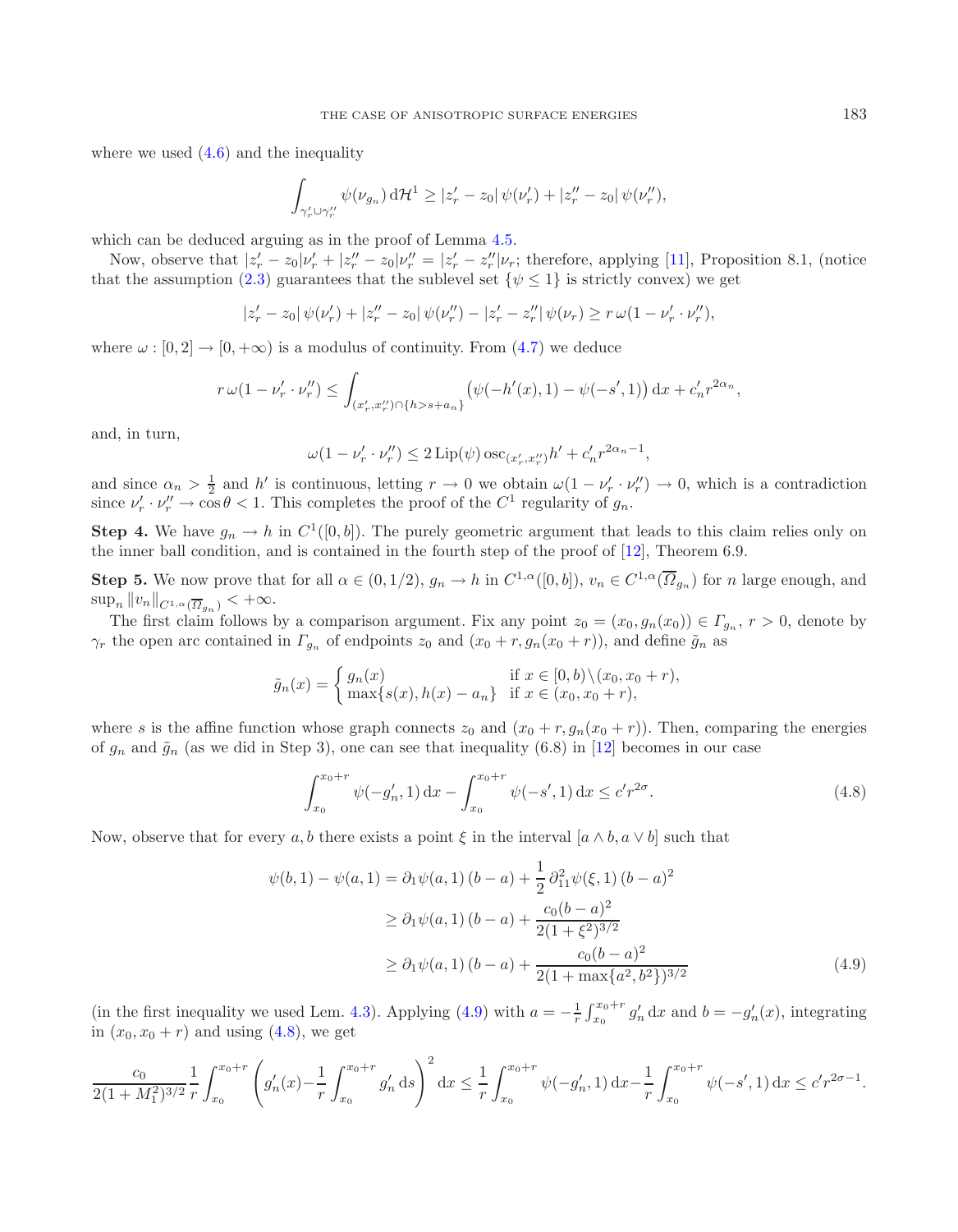From this inequality, arguing as in Step 5 of the proof of [\[12\]](#page-22-3), Theorem 6.9, it follows that the sequence  $(g_n)_n$ is equibounded in  $C^{1,\sigma-\frac{1}{2}}([0,b])$  for all  $\sigma \in (1/2,1)$ , thus proving the first claim. The other claims are obtained using standard elliptic estimates (see [\[12\]](#page-22-3), Prop. 8.9).

**Step 6.** The conclusion  $(g_n \to h$  in  $W^{2,\infty}(0, b)$  follows using the Euler-Lagrange equation [\(2.6\)](#page-4-2) satisfied by a critical pair.

In fact, setting  $K_n = \{x \in [0, b] : g_n(x) = h(x) - a_n\}$  and assuming without loss of generality that  $A_n =$  $(0,b) \setminus K_n$  is not empty, it is easily seen that  $g'_n(x) = h'(x)$  for every  $x \in K_n$ , while for  $x \in A_n$  the following Euler-Lagrange equations are satisfied by  $g_n$  and h respectively:

$$
(\partial_1 \psi(-g'_n(x), 1))' = -W(v_n)(x, g_n(x)) + \lambda_n,
$$
  

$$
(\partial_1 \psi(-h'(x), 1))' = -W(u)(x, h(x)) + \lambda,
$$

for some Lagrange multipliers  $\lambda_n$ ,  $\lambda$  (the first equation follows by the minimality of  $(g_n, v_n)$ , the second one by the fact that  $(h, u)$  is a critical pair: see  $(2.6)$ ). Observe that, thanks to the results contained in [\[1\]](#page-22-6), Section 7.7,  $g'_n$  is a Lipschitz function for all n. Now using the fact that the anisotropic mean curvature is expressed as a derivative (see  $(2.7)$ ), we first deduce from the previous equations that, splitting  $A_n$  into the union of its connected components  $(\alpha_{i,n}, \beta_{i,n}),$ 

$$
\lambda_n |A_n| - \int_{A_n} W(v_n)(x, g_n(x)) dx = \sum_i \int_{\alpha_{i,n}}^{\beta_{i,n}} (\partial_1 \psi(-g'_n(x), 1))' dx
$$
  
=  $\sum_i (\partial_1 \psi(-g'_n(\beta_{i,n}), 1) - \partial_1 \psi(-g'_n(\alpha_{i,n}), 1))$   
=  $\sum_i (\partial_1 \psi(-h'(\beta_{i,n}), 1) - \partial_1 \psi(-h'(\alpha_{i,n}), 1))$   
=  $\int_{A_n} (\partial_1 \psi(-h'(x), 1))' dx = \lambda |A_n| - \int_{A_n} W(u)(x, h(x)) dx,$ 

which, in turn, gives

$$
\lambda_n - \lambda = \frac{1}{|A_n|} \int_{A_n} \left[ W(v_n)(x, g_n(x)) - W(u)(x, h(x)) \right] dx.
$$

<span id="page-17-0"></span>From assumption [\(4.4\)](#page-14-1) and Step 5 one can deduce that  $W(v_n)(\cdot, g_n(\cdot)) \to W(u)(\cdot, h(\cdot))$  uniformly in [0, b], hence we conclude that  $\lambda_n \to \lambda$ . Now the Euler-Lagrange equations, the convergence  $\lambda_n \to \lambda$  and the uniform convergence of  $W(v_n)(\cdot, g_n(\cdot))$  to  $W(u)(\cdot, h(\cdot))$  imply

$$
(\partial_1 \psi(-g'_n(x), 1))' \to (\partial_1 \psi(-h'(x), 1))'
$$
 uniformly in [0, b].

Finally, from this we deduce that  $g''_n \to h''$  in  $L^{\infty}(0, b)$ , since

$$
||g_n'' - h''||_{L^{\infty}(0,b)} = \left\| \frac{(\partial_1 \psi(-g_n', 1))'}{\partial_{11}^2 \psi(-g_n', 1)} - \frac{(\partial_1 \psi(-h', 1))'}{\partial_{11}^2 \psi(-h', 1)} \right\|_{L^{\infty}(0,b)} \to 0
$$

(using the fact that the denominators are uniformly bounded away from 0 by Lem. [4.3\)](#page-12-3). This concludes the proof of the proposition.  $\Box$ 

*Proof of Theorem [4.1.](#page-12-4)* By contradiction, let  $(\tilde{g}_n, \tilde{v}_n) \in X(u_0; 0, b)$ , with  $|\Omega_{\tilde{g}_n}| = |\Omega_h|$ , be such that  $0 < ||\tilde{g}_n - \tilde{g}_n||$  $h||_{L^{\infty}(0,b)} \leq \frac{1}{n}$  and

$$
F(\tilde{g}_n, \tilde{v}_n) \le F(h, u). \tag{4.10}
$$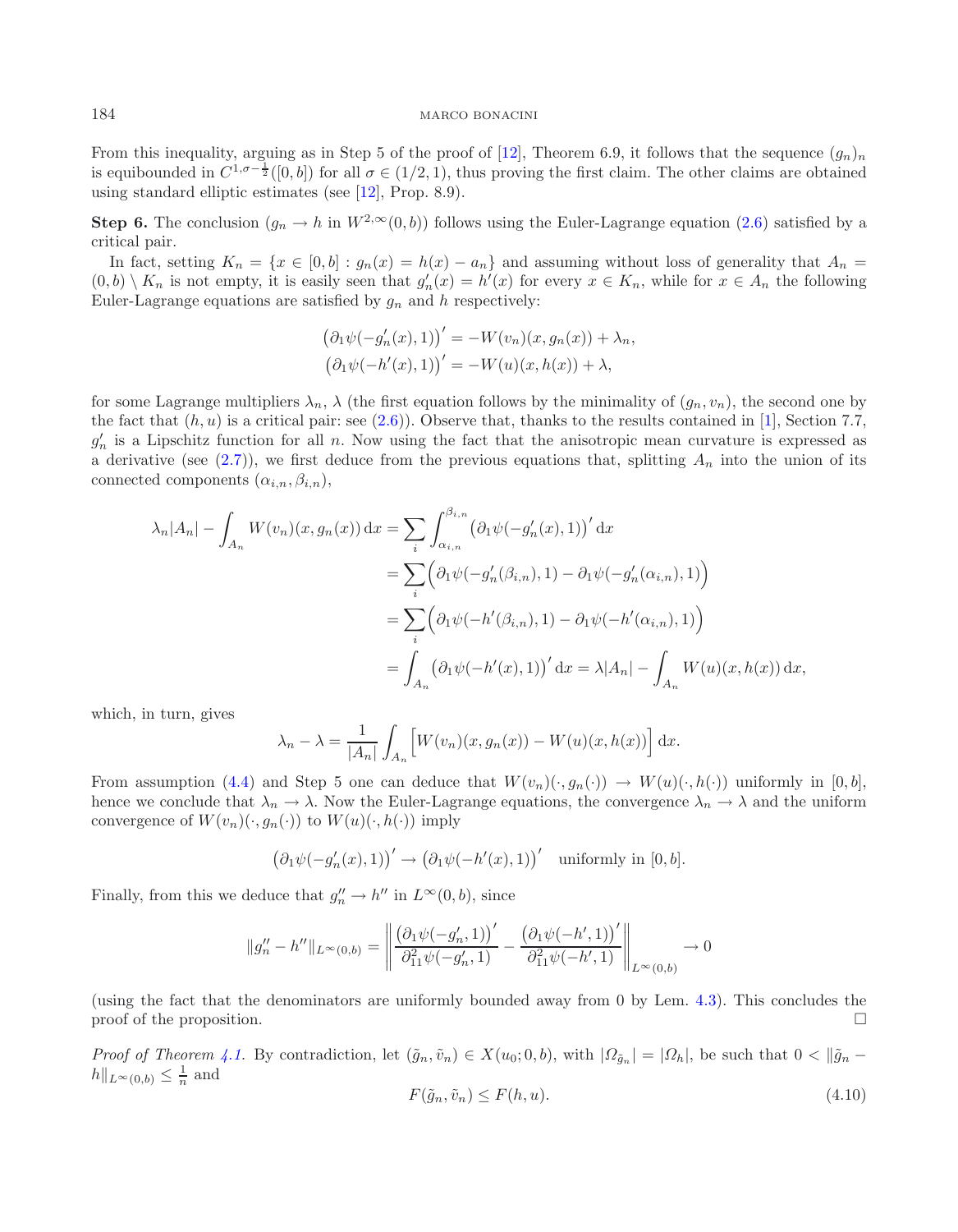<span id="page-18-0"></span>Fix  $\Lambda > \max\{\Lambda_0, W_0\}$ , where  $\Lambda_0$  is defined in Proposition [4.7](#page-14-2) and

<span id="page-18-2"></span>
$$
W_0 = \frac{1}{b} \int_0^b W(U_0(x, y)) dx, \qquad U_0(x, y) = u_0(x, 0) + e_0 \left( 0, \frac{-\lambda}{2\mu + \lambda} y \right)
$$

(notice that  $W_0$  is finite since  $u_0$  is Lipschitz), and let  $(g_n, v_n)$  be a solution to the minimum problem

<span id="page-18-1"></span>
$$
\min\left\{F(g,v)+\Lambda||\Omega_g|-|\Omega_h||:(g,v)\in X(u_0;0,b),\,g\geq h-\frac{1}{n}\right\};\tag{4.11}
$$

then

$$
F(g_n, v_n) \le F(g_n, v_n) + \Lambda \big| |\Omega_{g_n}| - |\Omega_h| \big| \le F(\tilde{g}_n, \tilde{v}_n) \le F(h, u). \tag{4.12}
$$

We claim that  $(q_n, v_n) \to (h, u)$  in Y, up to subsequences. In fact, by  $(4.12)$  we have a uniform bound

$$
\int_{\Omega_{g_n}} |E(v_n)|^2 \, \mathrm{d}z + \text{Var}(g_n; 0, b) + |\Omega_{g_n}| \le C
$$

(the bound on the variation of  $g_n$  follows using condition [\(2.1\)](#page-3-1), which gives a uniform bound on  $\mathcal{H}^1(\Gamma_{g_n})$ ), so that by Theorem [2.1](#page-2-1) we have  $(g_n, v_n) \stackrel{Y}{\rightarrow} (k, v) \in X(u_0; 0, b)$  up to subsequences. Taken any  $(g, w) \in X(u_0; 0, b)$ with  $q > h$  (it is an admissible competitor for all the penalized problems) we have, by the l.s.c. of F with respect to the convergence in Y and the minimality of  $(q_n, v_n)$ ,

$$
F(k, v) + \Lambda \big| |\Omega_k| - |\Omega_h| \big| \le \liminf_{n \to +\infty} \big( F(g_n, v_n) + \Lambda \big| |\Omega_{g_n}| - |\Omega_h| \big| \big) \le F(g, w) + \Lambda \big| |\Omega_g| - |\Omega_h| \big|.
$$
 (4.13)

From the previous inequality with  $(q, w) = (h, v)$  we get, since  $k \geq h$ ,

$$
\int_{\Gamma_k} \psi(\nu_k) \, d\mathcal{H}^1 + \Lambda \int_0^b |k - h| \le \int_{\Gamma_h} \psi(\nu_h) \, d\mathcal{H}^1,
$$

from which it follows  $k = h$  by Lemma [4.5](#page-13-1) (using  $\Lambda > \Lambda_0$ ), and in turn  $v = u$ . Thus the claim is proved.

Moreover, using again [\(4.13\)](#page-18-1) with  $(q, w) = (h, u)$ , combined with the l.s.c. of the volume energy and of the map  $g \to \int_{\Gamma_g} \psi(\nu_g) d\mathcal{H}^1$  with respect to the convergence in Y (the second one follows from Reshetnyak's lower semicontinuity theorem), we deduce that conditions [\(4.3\)](#page-14-3) and [\(4.4\)](#page-14-1) hold. By Proposition [4.7](#page-14-2) we can conclude that  $q_n \to h$  in  $W^{2,\infty}(0, b)$ .

We now deal with the volume constraint. Suppose first by contradiction that  $|Q_{q_n}| < |Q_h|$ . In this case, consider the competitor  $(\bar{g}_n, \bar{v}_n)$ , where  $\bar{g}_n = g_n + (|\Omega_h| - |\Omega_{g_n}|)/b$  and

$$
\bar{v}_n(x,y) = \begin{cases} U_0(x,y) & \text{if } 0 \le y < (|\Omega_h| - |\Omega_{g_n}|)/b, \\ v_n(x,y - \frac{|\Omega_h| - |\Omega_{g_n}|}{b}) + e_0(0, \frac{-\lambda(|\Omega_h| - |\Omega_{g_n}|)}{b(2\mu + \lambda)}) & \text{if } y \ge (|\Omega_h| - |\Omega_{g_n}|)/b, \end{cases}
$$

for  $(x, y) \in \Omega_{\bar{a}_n}$ : then

$$
F(\bar{g}_n, \bar{v}_n) + \Lambda \big| |\Omega_{\bar{g}_n}| - |\Omega_h| \big| - F(g_n, v_n) - \Lambda \big| |\Omega_{g_n}| - |\Omega_h| \big| = (|\Omega_h| - |\Omega_{g_n}|)(W_0 - \Lambda) < 0
$$

(since  $\Lambda > W_0$ ), which contradicts the minimality of  $(q_n, v_n)$ .

Thus,  $|\Omega_{q_n}| \geq |\Omega_h|$  for every n. We define  $\hat{g}_n := g_n - (|\Omega_{q_n}| - |\Omega_h|)/b$ , so that

$$
|\Omega_{\hat{g}_n}| = |\Omega_h|, \quad \hat{g}_n \to g \text{ in } W^{2,\infty}(0,b), \quad \text{and} \quad F(\hat{g}_n, v_n) \le F(h, u).
$$

From the isolated  $W^{2,\infty}$ -minimality of  $(h, u)$  (given by Thm. [3.2\)](#page-8-2) we get  $(\hat{g}_n, v_n)=(h, u)$  for n large. By [\(4.12\)](#page-18-0) this implies that  $F(g_n, v_n) = F(\tilde{g}_n, \tilde{v}_n) = F(h, u)$  for n large, thus the pair  $(\tilde{g}_n, \tilde{v}_n)$  is a solution to the minimum problem [\(4.11\)](#page-18-2). Hence, the previous compactness argument applied now to the sequence  $(\tilde{g}_n, \tilde{v}_n)$  instead of  $(g_n, v_n)$  leads to  $\tilde{g}_n \to h$  in  $W^{2,\infty}$ , which contradicts  $(4.10)$  since  $(h, u)$  is an isolated  $W^{2,\infty}$ -local minimizer.  $\Box$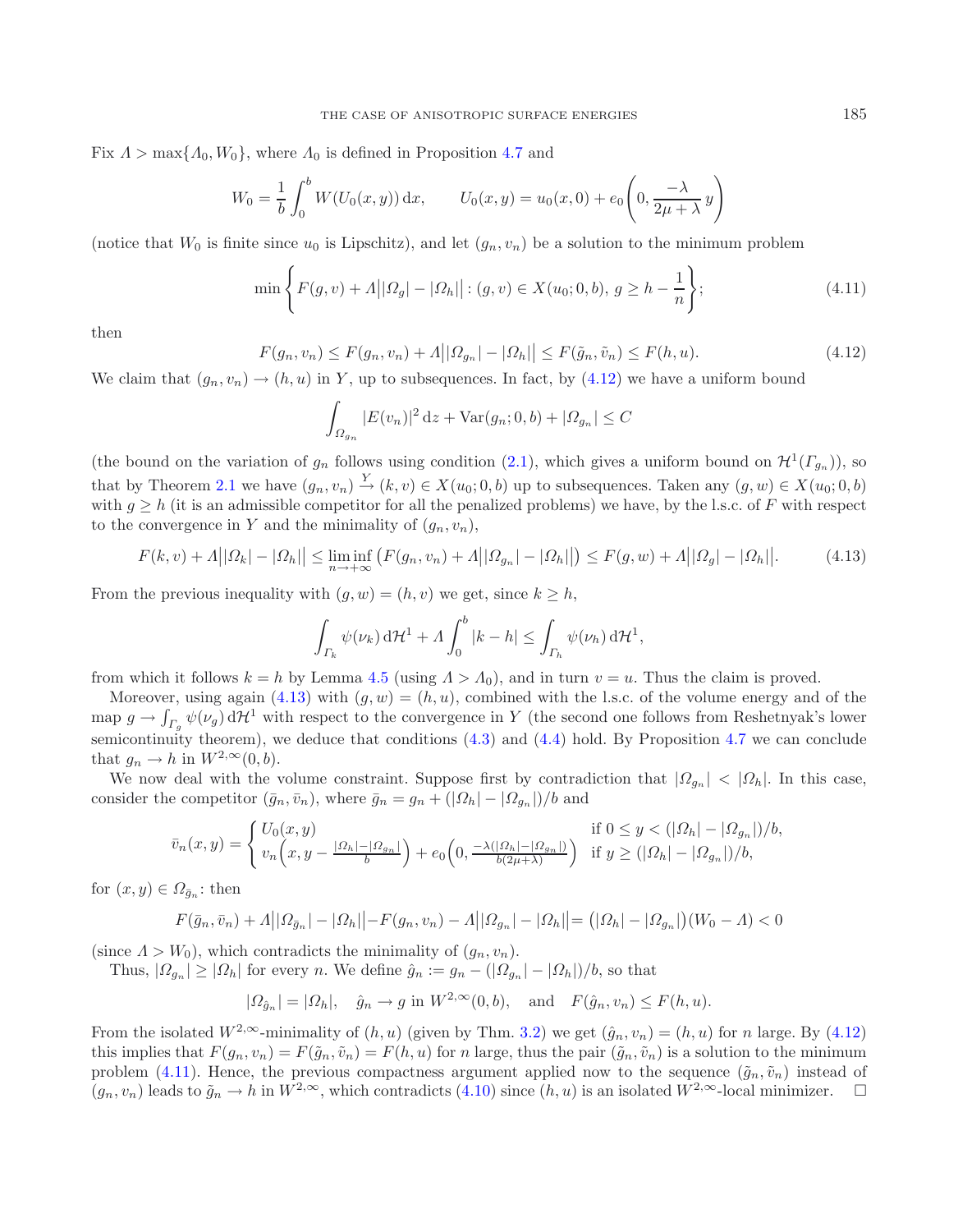### 5. Stability of the flat configuration

Now we come to the study of the stability of the flat configuration  $(\frac{d}{b}, v_{e_0})$ . We start by noticing that we can consider without loss of generality variations in the subspace

$$
\widetilde{H}_0^1(\Gamma_{d/b}) := \{ \varphi \in \widetilde{H}_{\#}^1(\Gamma_{d/b}) : \varphi(0, d/b) = \varphi(b, d/b) = 0 \},
$$

(see [\[12\]](#page-22-3), Rem. 4.8); in turn, this space can be identified with

<span id="page-19-1"></span>
$$
\widetilde{H}_0^1(0,b) := \left\{ \varphi \in H^1(0,b) : \varphi(0) = \varphi(b) = 0, \int_0^b \varphi = 0 \right\}.
$$

Observe moreover that the quadratic form associated with the second variation of the functional  $F$  at the flat configuration is given by

$$
\partial^2 F(d/b, v_{e_0}) [\varphi] = - \int_{(0,b)\times(0,\frac{d}{b})} \mathbb{C} E(v_{\varphi}) : E(v_{\varphi}) dz + \partial_{11}^2 \psi(0,1) \int_0^b {\varphi'}^2(x) dx
$$

for all  $\varphi \in H_0^1(0, b)$ , where  $v_{\varphi} \in A(\Omega_{d/b})$  is the solution to

$$
\int_{(0,b)\times(0,\frac{d}{b})} \mathbb{C}E(v_{\varphi}): E(w) dz = \tau \int_0^b \varphi'(x) w_1(x,d/b) dx \text{ for every } w = (w_1,w_2) \in A(\Omega_{d/b})
$$

with  $\tau = \frac{4\mu(\mu+\lambda)e_0}{2\mu+\lambda}$ . Observe that, by Lemma [4.3,](#page-12-3) the coefficient  $\partial_{11}^2 \psi(0,1)$  is strictly positive.

*Proof of Theorem [2.8.](#page-5-0)* Arguing as in the proof of [\[12\]](#page-22-3), Theorem 5.1, we get an explicit expression of the second variation in terms of the Fourier coefficients of  $\varphi$ , namely

$$
\partial^2 F(d/b, v_{e_0})[\varphi] = \sum_{n \in \mathbb{Z}} n^2 \varphi_n \varphi_{-n} \left[ \partial_{11}^2 \psi(0, 1) - \frac{\tau^2 (1 - \nu_p) b J(2\pi n d/b^2)}{2\pi \mu n} \right],\tag{5.1}
$$

 $\Box$ 

where the  $\varphi_n$ 's are the Fourier coefficients of  $\varphi$  in  $(0, b)$ . Now by definition of K

$$
\sup_{n\in\mathbb{Z}}\frac{\tau^2(1-\nu_p)bJ(2\pi nd/b^2)}{2\pi\mu n}\geq \partial_{11}^2\psi(0,1)\iff K\left(\frac{2\pi d}{b^2}\right)\geqslant \frac{\pi}{4}\frac{(2\mu+\lambda)\partial_{11}^2\psi(0,1)}{e_0^2\mu(\mu+\lambda)}\frac{1}{b},
$$

which implies by  $(5.1)$ 

$$
\partial^2 F(d/b, v_{e_0})[\varphi] > 0 \quad \forall \varphi \in \widetilde{H}_0^1(0, b) \iff K\left(\frac{2\pi d}{b^2}\right) < \frac{\pi}{4} \frac{(2\mu + \lambda)\partial_{11}^2 \psi(0, 1)}{e_0^2 \mu(\mu + \lambda)} \frac{1}{b},
$$
  

$$
K\left(\frac{2\pi d}{b^2}\right) > \frac{\pi}{4} \frac{(2\mu + \lambda)\partial_{11}^2 \psi(0, 1)}{e_0^2 \mu(\mu + \lambda)} \frac{1}{b} \implies \partial^2 F(d/b, v_{e_0})[\varphi] < 0 \quad \text{for some } \varphi \in \widetilde{H}_0^1(0, b).
$$

<span id="page-19-2"></span>Then the conclusion follows by Theorem [4.1.](#page-12-4)

**Remark 5.1.** It can be interesting to study what can be said, in this anisotropic contest, about the issue of the *global minimality* of the flat configuration, that is, whether  $(\frac{d}{b}, v_{e_0})$  minimizes F among all b-periodic competitors satisfying the same volume constraint. One can check that the corresponding result proved in the first part of [\[12\]](#page-22-3), Theorem 2.11, can be extended to anisotropic functionals (under the assumptions  $(R1)$ – $(R2)$ ) on  $\psi$ ), with no particular changes in the proof: precisely, we have that for every  $b > 0$  and  $e_0 > 0$  there exists  $d_{\text{glob}}(b, e_0) \in (0, d(b, e_0)]$  such that the flat configuration  $(\frac{d}{b}, v_{e_0})$  is a b-periodic global minimizer if and only if  $d \leq d_{\text{glob}}(b, e_0)$ , and it is the *unique* global minimizer if  $d < d_{\text{glob}}$ .

<span id="page-19-0"></span>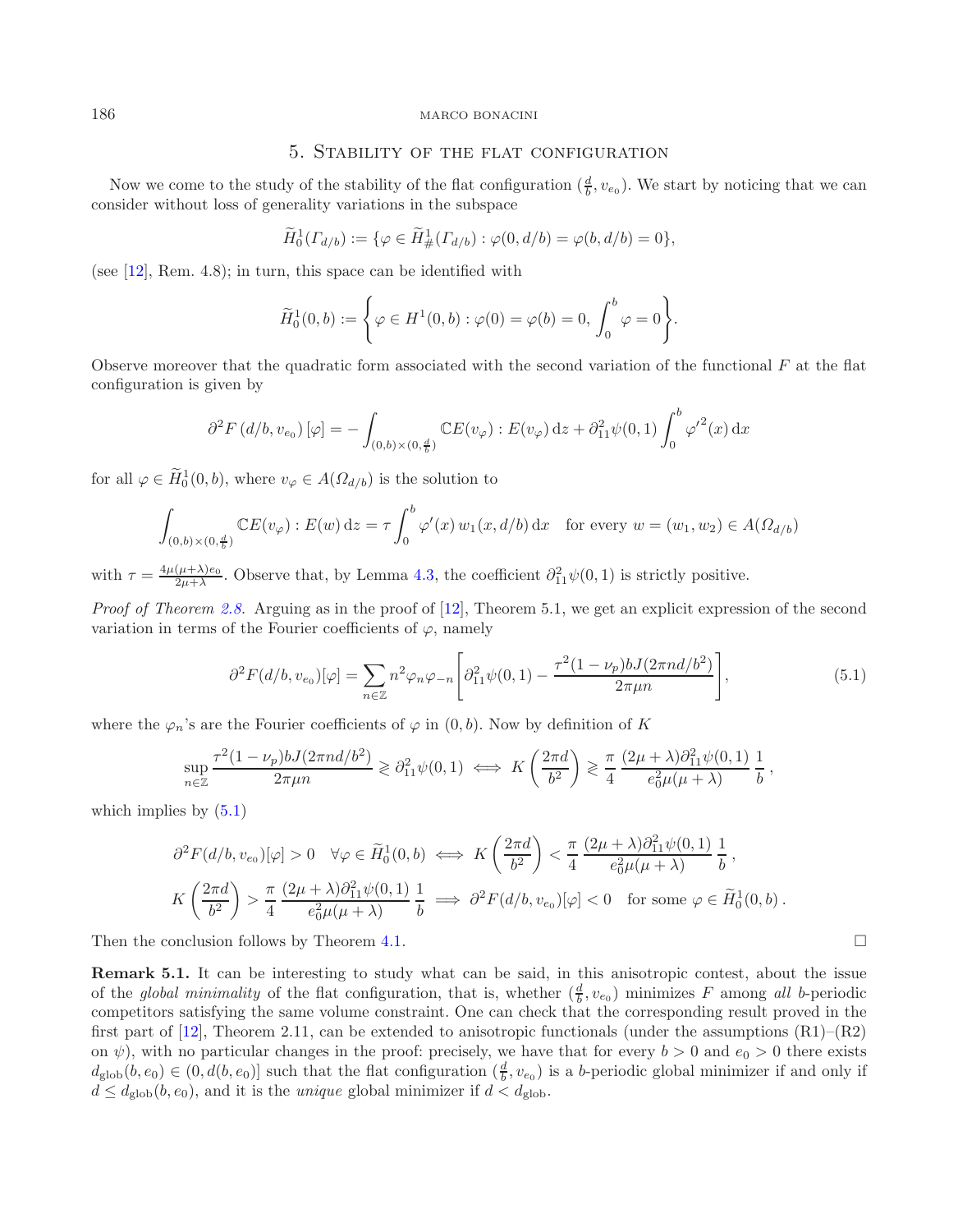### <span id="page-20-1"></span>6. The crystalline case

<span id="page-20-0"></span>This section is devoted to the proof of the main result of the paper, Theorem [2.9,](#page-6-0) which deals with the stability of the flat configuration in the crystalline case. Let  $\psi_c$  be a crystalline anisotropy satisfying conditions  $(C1)$ – $(C3)$  of Section [2.](#page-1-0) The strategy will be the following. First of all, we show that we do not lose in generality if we prove the theorem for crystalline anisotropies of a particular form (namely, whose Wulff shape is a rectangle with sides parallel to the coordinate axes). Then, we conclude using an approximation argument combined with the results obtained in the previous sections for the regular case.

*Proof of Theorem [2.9.](#page-6-0)* We divide the proof into three steps.

**Step 1.** From the assumptions on  $\psi_c$  it follows that we can find  $0 < b_1 \le a_1, b_2 > 0$  such that the rectangle  $R = \{(x, y): |x| \leq b_1, -b_2 \leq y \leq a_2\}$  is contained in the Wulff shape  $W_{\psi_c}$ . Denote by  $\psi_R$  the function whose Wulff shape is  $R$ , given by

$$
\psi_R(\nu_1, \nu_2) = \begin{cases} b_1|\nu_1| + a_2|\nu_2| & \text{if } \nu_2 \ge 0, \\ b_1|\nu_1| + b_2|\nu_2| & \text{if } \nu_2 < 0, \end{cases}
$$

(see Eq.  $(2.10)$ ), and by  $F_R$  the functional corresponding to this anisotropic surface density. Note that, since  $R \subset W_{\psi_c}$ , by [\(2.10\)](#page-5-1) it follows immediately that  $\psi_R \leq \psi_c$ ; moreover

<span id="page-20-2"></span>
$$
\psi_R(0,1) = a_2 = \psi_c(0,1) \tag{6.1}
$$

(concerning the second equality see, for instance,  $[8]$  $[8]$ , Prop. 3.5 (iv)).

**Step 2.** We introduce a family of "approximating" functionals, defined as follows. We consider, for  $\varepsilon > 0$ , the family of anisotropic surface densities  $\psi_{\varepsilon}(x,y) = b_1 \sqrt{\varepsilon^2 y^2 + x^2} + (a_2 - b_1 \varepsilon)|y|$ , and the associated functionals

$$
F_{\varepsilon}(h, u) = \int_{\Omega_h} W(u) \, \mathrm{d}z + \int_{\Gamma_h} \psi_{\varepsilon}(\nu_h) \, \mathrm{d} \mathcal{H}^1 + 2b_1 \, \mathcal{H}^1(\Sigma_h).
$$

The functions  $\psi_{\varepsilon}$  converge monotonically as  $\varepsilon \to 0^+$  to  $\psi_R$  in  $\mathbb{R} \times [0, +\infty)$ : indeed, it is sufficient to observe that for  $(x, y) \in \mathbb{R} \times [0, +\infty)$ 

$$
\psi_{\varepsilon}(x,y) = b_1 \sqrt{\varepsilon^2 y^2 + x^2} + (a_2 - b_1 \varepsilon)y \n= \frac{b_1^2 x^2}{b_1 \sqrt{\varepsilon^2 y^2 + x^2} + b_1 \varepsilon y} + a_2 y \nearrow b_1 |x| + a_2 y = \psi_R(x,y).
$$
\n(6.2)

From a geometrical point of view, this means that the Wulff shapes associated with the functions  $\psi_{\varepsilon}$  are converging monotonically from the interior to the corresponding one associated with  $\psi_R$  in the upper half-plane (see Fig. [1\)](#page-21-0).

Consider now the functionals  $\hat{F}_{\varepsilon}$  corresponding to the regular surface densities  $\hat{\psi}_{\varepsilon}(x, y) = b_1 \sqrt{\varepsilon^2 y^2 + x^2}$ ; the functions  $\psi_{\varepsilon}$  satisfy all the assumptions considered in the regular case: in particular, condition [\(2.3\)](#page-4-0) follows after some computations from the formula

$$
\nabla^2 \hat{\psi}_{\varepsilon}(v)[w,w] = \frac{b_1}{\sqrt{v_1^2 + \varepsilon^2 v_2^2}} \left[ (w_1^2 + \varepsilon^2 w_2^2) - \frac{(v_1 w_1 + \varepsilon^2 v_2 w_2)^2}{v_1^2 + \varepsilon^2 v_2^2} \right],
$$

where  $v = (v_1, v_2)$  and  $w = (w_1, w_2)$ . The general analysis developed in the first part of the paper applies to the functional  $\hat{F}_{\varepsilon}$ : in particular, since  $\partial_{11}^2 \hat{\psi}_{\varepsilon}(0,1) = \frac{b_1}{\varepsilon}$ , from Theorem [2.8](#page-5-0) it follows that, given any  $b > 0$  and  $e_0 > 0$ , there exists  $\varepsilon_0 = \varepsilon_0(b, e_0) > 0$  such that if  $0 < \varepsilon \leq \varepsilon_0$  the flat configuration  $(\frac{d}{b}, v_{e_0})$  is an isolated  $L^{\infty}$ -local minimizer for  $\widehat{F}_{\varepsilon}$  for every volume  $d > 0$ . The same is true also for  $F_{\varepsilon}$ , since the energies  $F_{\varepsilon}$  and  $\widehat{F}_{\varepsilon}$ differ only by a constant value:  $F_{\varepsilon} = F_{\varepsilon} + (a_2 - b_1 \varepsilon)b$ .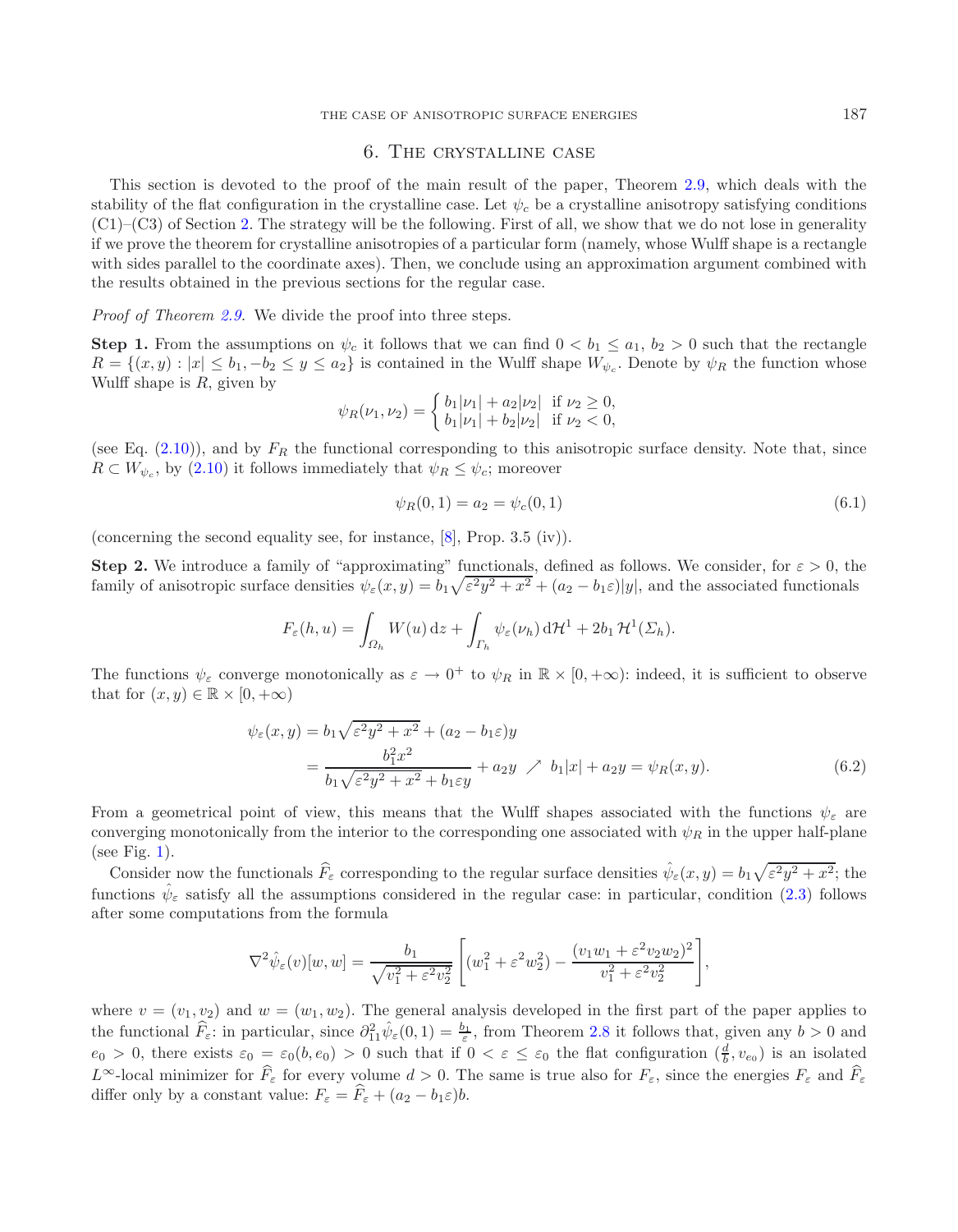<span id="page-21-0"></span>

FIGURE 1. The Wulff shape corresponding to the anisotropy  $\psi_{\varepsilon}$  is an approximation from the interior of the symmetric rectangle  $R_0 = \{|x| \le b_1, |y| \le a_2\}$ . To construct the Wulff shape associated with a function  $\psi$ , consider at every point  $\psi(\nu)\nu, \nu \in \mathbb{S}^1$ , of the polar plot of  $\psi$  (the bold curve in the figure), the line orthogonal to the radius vector and passing through that point: the Wulff shape is the intersection of all the halfplanes containing the origin and whose boundary is one of these lines (see  $(2.9)$ ).

**Step 3.** Given  $b > 0$ ,  $d > 0$ ,  $e_0 > 0$ , let  $\varepsilon_0 = \varepsilon_0(b, e_0)$  be as above, and let  $\delta > 0$  be such that the flat configuration minimizes the energy  $F_{\varepsilon_0}$  among all competitors satisfying the volume constraint whose  $L^{\infty}$  distance from the flat configuration is less than  $\delta$ .

Then, for all  $(g, v) \in X(u_0; 0, b)$  such that  $|\Omega_g| = d$  and  $0 < ||g - \frac{d}{b}||_{\infty} < \delta$  we have, using condition [\(6.1\)](#page-20-1),

$$
F_c\left(\frac{d}{b}, v_{e_0}\right) = \int_{\Omega_{d/b}} W(v_{e_0}) dz + b \psi_c(0, 1) = \int_{\Omega_{d/b}} W(v_{e_0}) dz + b \psi_R(0, 1)
$$
  
=  $F_R\left(\frac{d}{b}, v_{e_0}\right) = F_{\varepsilon_0}\left(\frac{d}{b}, v_{e_0}\right) < F_{\varepsilon_0}(g, v) \le F_R(g, v) \le F_c(g, v)$ 

where the first inequality follows from the local minimality of the flat configuration for  $F_{\epsilon_0}$ , the second one is a straight consequence of [\(6.2\)](#page-20-2) and the last one follows using  $\psi_R \leq \psi_c$ . From the previous chain of inequalities the conclusion follows.  $\Box$ 

**Remark 6.1.** Concerning the global minimality of the flat configuration in the crystalline case, an argument similar to the one used in the previous proof combined with the result stated in Remark [5.1](#page-19-2) shows that, for every  $b > 0$  and  $e_0 > 0$ , the flat configuration  $(\frac{d}{b}, v_{e_0})$  is a global minimizer if the volume d is sufficiently small.

**Remark 6.2.** A natural question arising from the previous analysis is whether in the crystalline case the flat configuration is always a *global* minimizer. This is in fact not true, at least if the interval of periodicity is sufficiently large. Indeed, we first recall that in  $[12]$  $[12]$ , Proposition 2.12, was proved that, for b sufficiently large, the threshold of global minimality is strictly smaller than the threshold of local minimality. The same comparison argument used to prove that result shows that, if  $\psi_R$  is an anisotropy whose associated Wulff shape is a rectangle (as in Step 1 of the proof of Theorem [2.9\)](#page-6-0), then for every  $s > 0$  there exists  $b > 0$  such that one can construct a b-periodic competitor  $(g, v)$  whose energy is strictly below the energy of the flat configuration  $(s, v_{e_0})$ : indeed, it is sufficient to observe that the surface energy corresponding to  $\psi_R$  coincides, up to constant factors, with the isotropic surface energy when evaluated on the flat configuration and on the competitor constructed in the proof

 $\overline{1}$